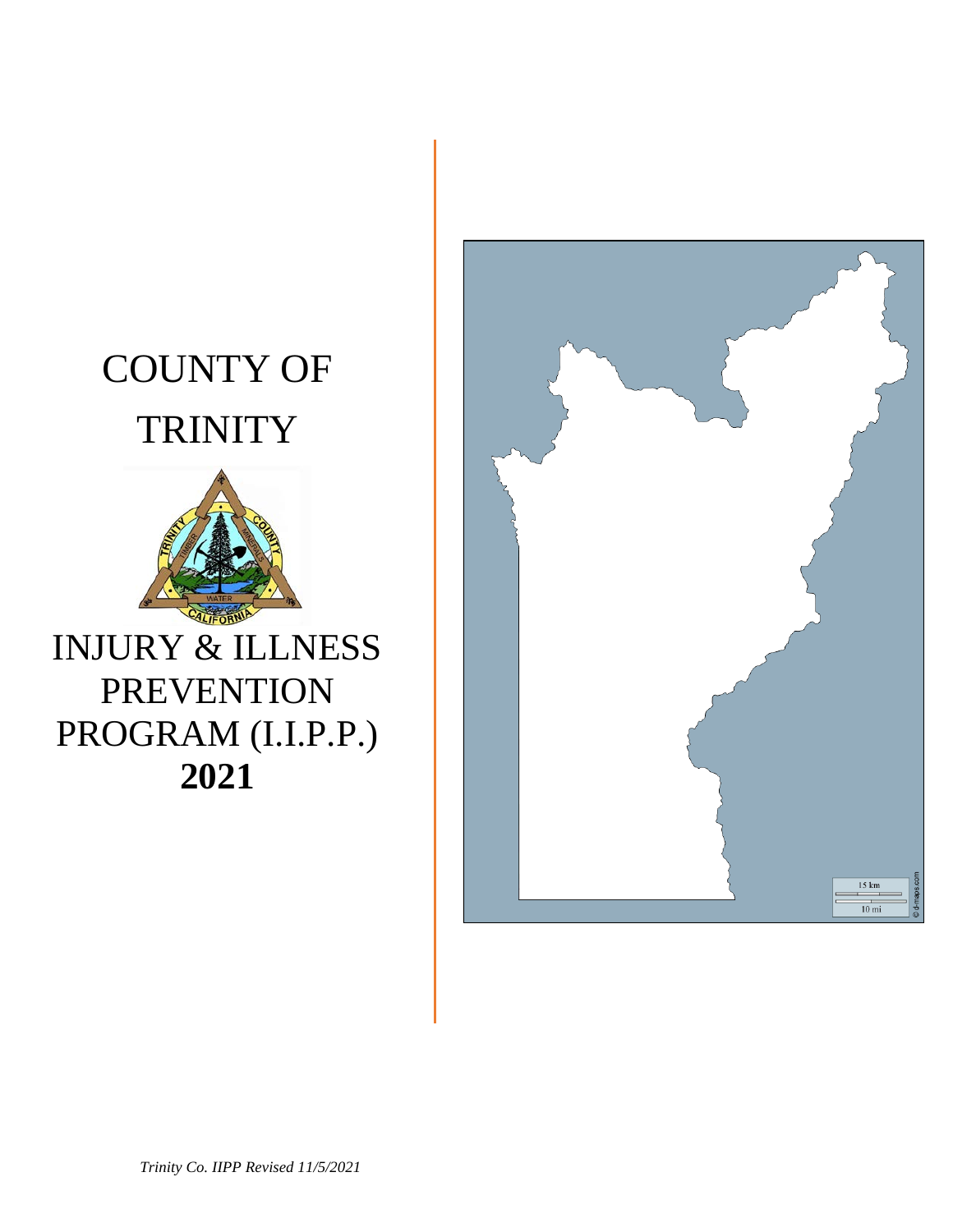### **Trinity County Illness & Injury Prevention Program (I.I.P.P.)**

# **TABLE OF CONTENTS** *Page*

| I.    | <b>Policy Statement</b>                                               | 01        |
|-------|-----------------------------------------------------------------------|-----------|
| П.    | <b>Responsible Parties</b>                                            | 01        |
| Ш.    | <b>Safety Recognition, Compliance &amp; Discipline</b>                | 02        |
| IV.   | <b>Safety Communication</b>                                           | 03        |
| V.    | Reporting - Hazards, Injuries, Incidents & Near Misses (Remediation)  | $4 - 5$   |
| VI.   | <b>Investigation - Hazards, Injuries, Incidents &amp; Near Misses</b> | $5 - 6$   |
| VII.  | <b>Inspections / Evaluation System</b>                                | 07        |
| VIII. | <b>Training in Health &amp; Safe Work Practices</b>                   | $7 - 8$   |
| IX.   | <b>Recordkeeping / Documentation</b>                                  | 08        |
| X.    | <b>Appendix A</b>                                                     | 09        |
|       | 1. Department Head Listing                                            | 09        |
|       | 2. Department Safety Representative (DSR) Listing                     | 10        |
|       | 3. Heat & Illness Prevention Program                                  | 11        |
|       | 4. Code of Safe Practices                                             | $12 - 13$ |
| XI.   | Appendix B (Forms)                                                    | 14        |
|       | 1. Cal/OSHA Reportable Injury Form                                    | 15        |
|       | <b>Incident Hazard Form</b><br>2.                                     | 16        |
|       | 3. Public-Involved Incident / Accident Form                           | $17 - 18$ |
|       | <b>Supervisor's Report Form</b><br>4.                                 | 19        |
|       | 5. Inspection Form $-$ Office                                         | $20 - 21$ |
|       | 6. Inspection Form – Shop                                             | 22-24     |

| <b>7. Safety Training Record</b> | $25 - 26$ |
|----------------------------------|-----------|
| 8. Automobile Accident Form      | $27 - 28$ |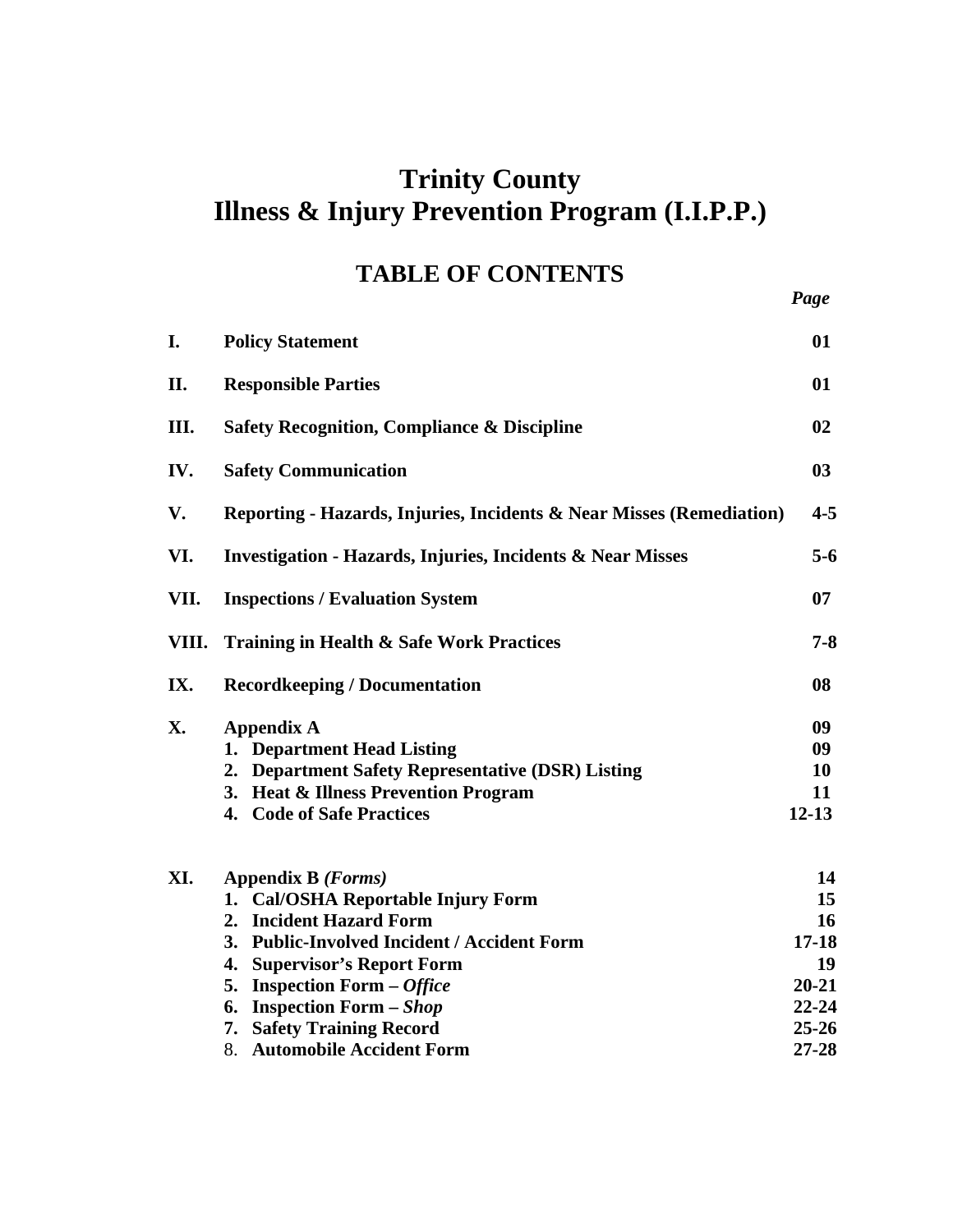### **Trinity County Injury and Illness Prevention Program (I.I.P.P.)**

### **I. POLICY STATEMENT**

Trinity County is committed to preventing injuries and illnesses, as well as providing a safe and healthy workplace. To achieve this goal, Trinity County has adopted an Injury and Illness Prevention Program (I.I.P.P.).

### **II. RESPONSIBLE PARTIES**

See section XII. Appendix A, for current names and contact information.

The responsibilities for safety and health are shared. Trinity County accepts the responsibilities for leadership of the safety and health program, for its effectiveness and improvement, and for the safeguards required to ensure safe conditions.

- **A. Program Administrator:** The Risk Manager is responsible for implementing the provisions of this program. Any questions regarding the program should be directed to the Program Administrator or appropriate line manager.
- **B. Human Resources Department**:

Risk Manager: Program Administrator

- **Promotes compliance of this I.I.P.P.**
- **•** Oversees safety trainings and meetings
- Identifies hazards / remediation
- Investigates all accidents
- **Maintains files of safety communication** / records
- Processes Workers' Compensation claims

### **C. Managers / Supervisors:**

- Responsible for developing proper attitude toward safety and health in themselves and in those they supervise.
- Held accountable for the safety record of the employee(s) working under them.
- Provide a safe and healthy workplace by ensuring compliance of this I.I.P.P.
- Know which Cal/OSHA safety orders contained in Title 8 of the California Code of Regulations apply to their department and use them to identify potential hazards.
- Responsible for workplace equipment and personal, protective equipment (PPE). Management and supervisors must assure that the operation of workplace equipment is monitored, that routine preventative maintenance is conducted and PPE is reliable.
- Ensure safe work practices by employees and themselves.
- Assure employees are provided and use necessary PPE (Personal Protective Equipment).
- Scheduled inspections are a part of the routine duties of supervisors and managers.
- Must review all written inspection reports and should assist in prioritizing actions and verify completion of previous corrective actions.
- Identify and correct hazards; If the manager is unable to correct a hazard immediately, they shall sign the hazard, block it off or lock out/tag it and immediately report the workplace hazard to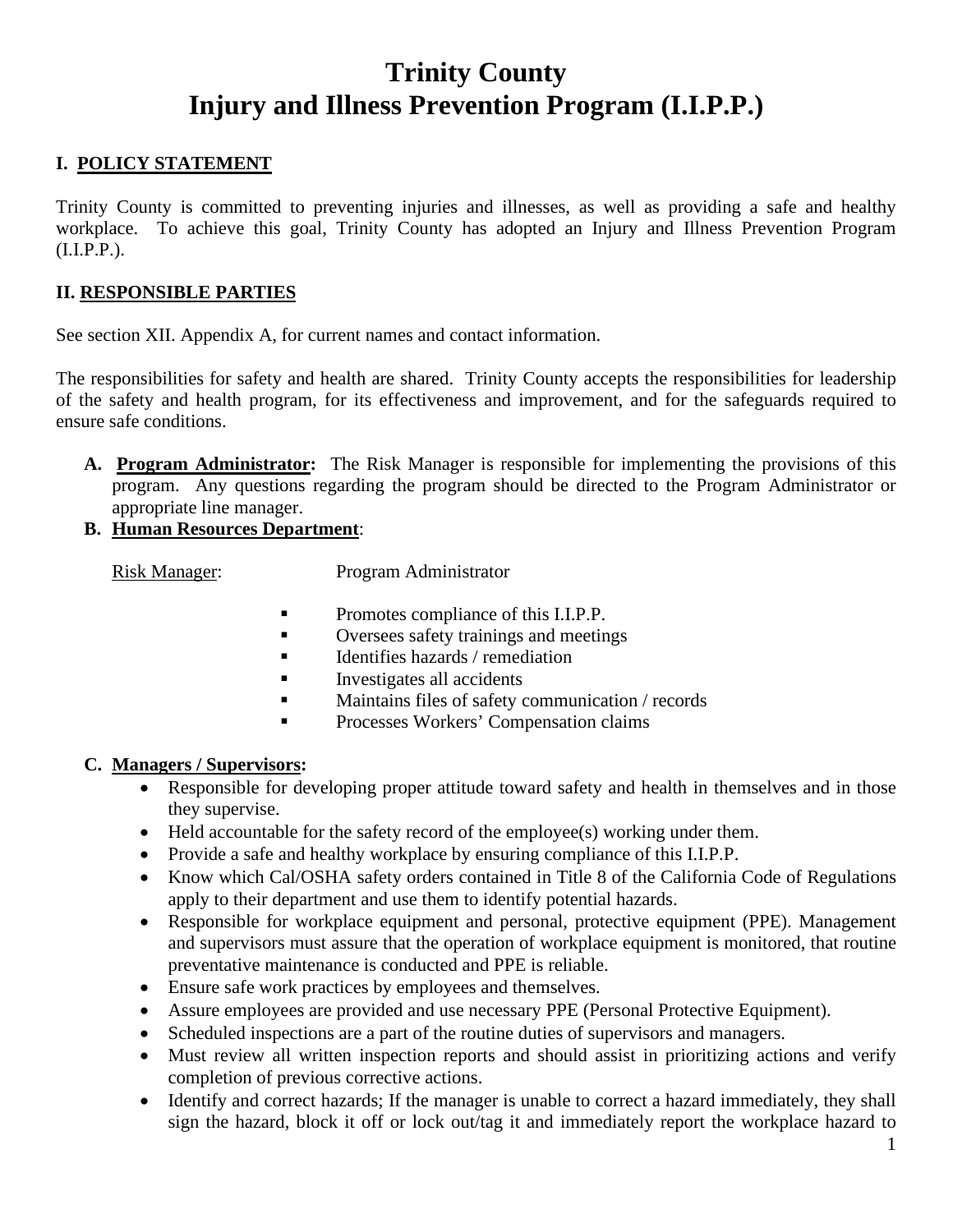their supervisor AND the Risk Management/Human Resources Department or Program Administrator.

- Investigate incidents and injuries and provide a report to the Loss Prevention Specialist.
- Promote and train employees in safety and health procedures.
- Participate in all monthly safety meetings.
- Participate in a minimum of 3 leadership/supervisory trainings per Trindel Insurance Fund's fiscal year (June 1st through May  $31<sup>st</sup>$ ).

### **D. Department Safety Representatives (DSR**):

- Act as contact person in a department for all safety communication.
- Involved in all investigations, inspections, incident / hazard reporting and remediation of their department.
- Notify Department Head and immediate supervisor of any incidents, injuries, and / or hazards immediately.
- Assure monthly safety trainings occur.
- **E. Employees**: All employees are required to comply with the provisions of this policy.
	- Follow all Code of Safe Practices, including those specific to their department duties.
	- If an employee identifies a hazard and it cannot be corrected immediately, the employee shall sign the hazard, block it off or lock it out and tag it AND report it to their supervisor and risk management.
	- Report all injuries, hazards and near misses on the incident/hazard forms immediately to their direct supervisor or DSR (department safety representative) *and* the Risk Management/Human Resources Department or the Program Administrator.
	- Participate in all health and safety activities including training and monthly safety meetings.

### **III. SAFETY RECOGNITION, COMPLIANCE & DISCIPLINE**

### **A. Employee Recognition**:

1) **Annual Safety Award for an Individual Employee -** Trinity County shall recognize an employee for their high level of safety and health awareness in day-to-day tasks and participation in the loss prevention program.

This employee shall be presented with an award and certificate before the Board of Supervisors prior to the end of the fiscal year.

### AND/OR

2) **Annual Safety Award for an Entire Department -** Trinity County shall recognize a department for its high level of safety and health awareness in day-to-day tasks and participation in the loss prevention program.

The Department Head and the DSR (Department Safety Rep) for the chosen department shall be presented with an award and certificate before the Board of Supervisors prior to the end of the fiscal year.

- 3) **Annual Performance Evaluations** shall reflect employee's safety awareness, practices and compliance.
- **B. Compliance**: All employees are required to comply with the provisions of this policy.
- **C. Discipline**: Trinity County reserves the right to discipline employees who knowingly violate Trinity County safety rules or policies. Disciplinary measures will include but not be limited to: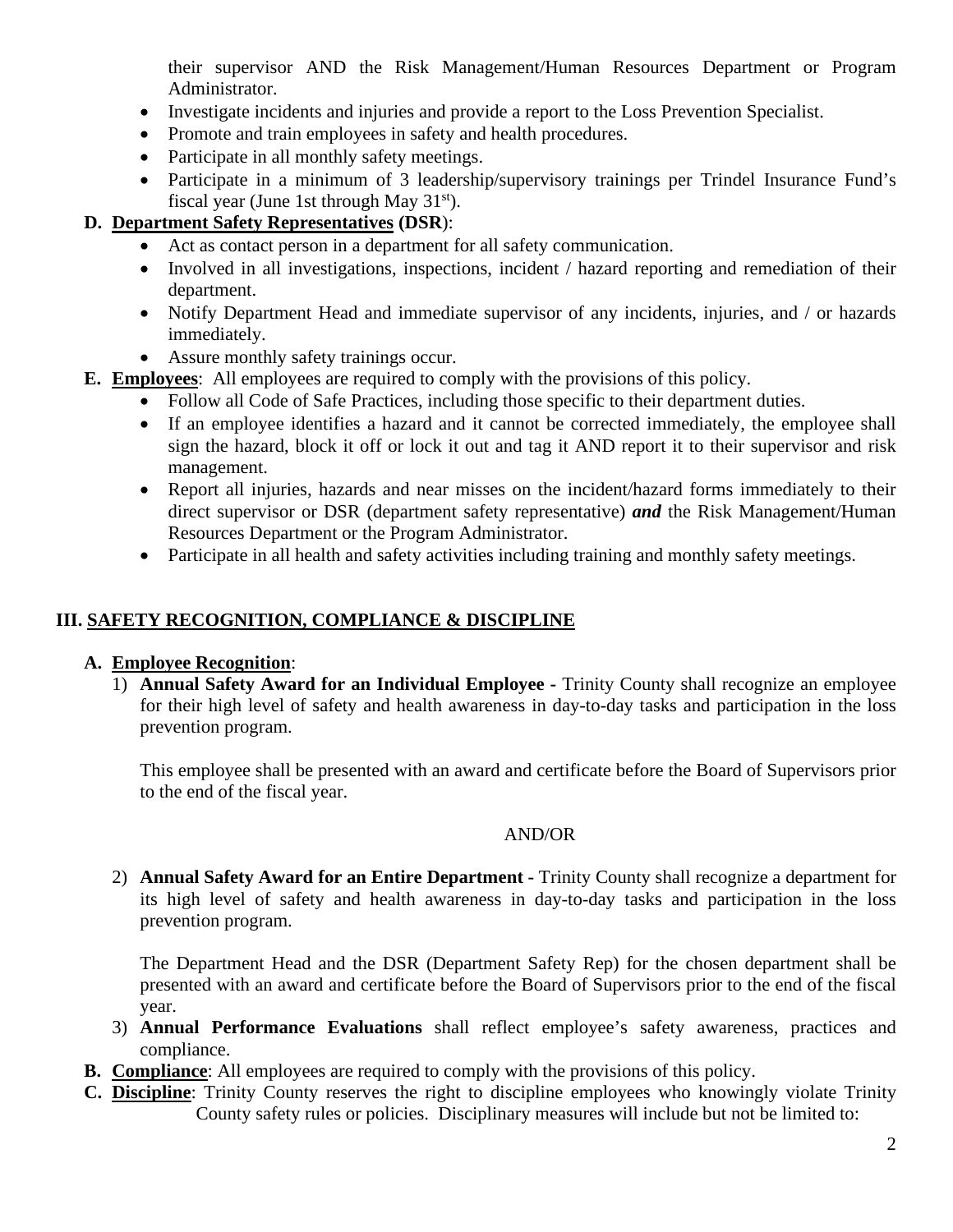- **Minor offense** verbal warning and, if needed, documented additional training, signed by the employee.
- **Severe or repeated violations** written warning and documented training signed by the employee.
- **If verbal and written warnings do not prove sufficient** -suspension without pay.
- **If none of the above measures prove satisfactory and no other acceptable solution can be found** - Trinity County may have no choice but to terminate employment for those who continue to jeopardize their own safety and/or the safety of others.

### **IV. SAFETY COMMUNICATION**

It is Trinity County's policy to maintain open communication between management and staff on matters pertaining to safety. Thoughts regarding safety are considered important and employee's active participation in Trinity County's safety program is encouraged.

- A. **Expressing Safety Concerns**: Employees may express any safety concerns or suggestions either during a safety meeting, individually to supervisors, or in writing on the incident hazard form *(see Appendix B, form B)*.
- B. **Anonymity**: A safety concern or idea may be submitted anonymously through inter-department mail directly to Risk Management.
- C. **Employee Orientation**: Each employee upon new employment is required to attend orientation, which includes training on this I.I.P.P.
- D. **Emergency Communication:** This is department specific. Please refer to your department's code of safe practices and/or immediate supervisor.
- E. **Safety Bulletin Boards**: Each department has a bulletin board on which all safety communication is posted. This board shall be displayed in a universal location within the department.
- F. **Safety Meetings**:
	- a) **Employee Safety Meetings**: All employees shall be provided applicable and meaningful safety trainings on a monthly basis. An original signed roster and a copy or description of topic(s) covered shall be submitted to Risk Management within the first week of the following month.
	- b) **Safety Site Committee Meetings**: Members of these committees are appointed by Department Heads. Member representatives meet on a monthly basis to discuss safety issues pertaining to their department(s). Minutes are prepared within 1 week of the meeting and shared with all employees within that department. The minutes shall be posted on the Safety Bulletin Board.
	- c) **Department of Transportation Committee**: Consists of the Director, Shop Foreman, Road Superintendent/Safety Officer, and three Crew Members at Large
	- d) **Health & Human Services Committee**: Consists of a representative from each unit in Health & Human Services Department.
	- e) **County-Wide Safety Meetings**: An equal mix of supervisors and DSRs (department safety representatives), one representative from each County Department, meet on the last Wednesday of every month. All injuries, incidents and hazards which occurred that month are reviewed and discussed to assure follow through in making corrections and to prevent repeated occurrences. Safety concerns are discussed and resolved. Also reviewed are department safety trainings and department inspections.
- G. **Incident Hazard Form**: Standard form on which a hazard, near miss, injury or incident can be reported. Please refer to **section V. Hazard Identification / Reporting** for correct procedures. Form is available in Appendix B.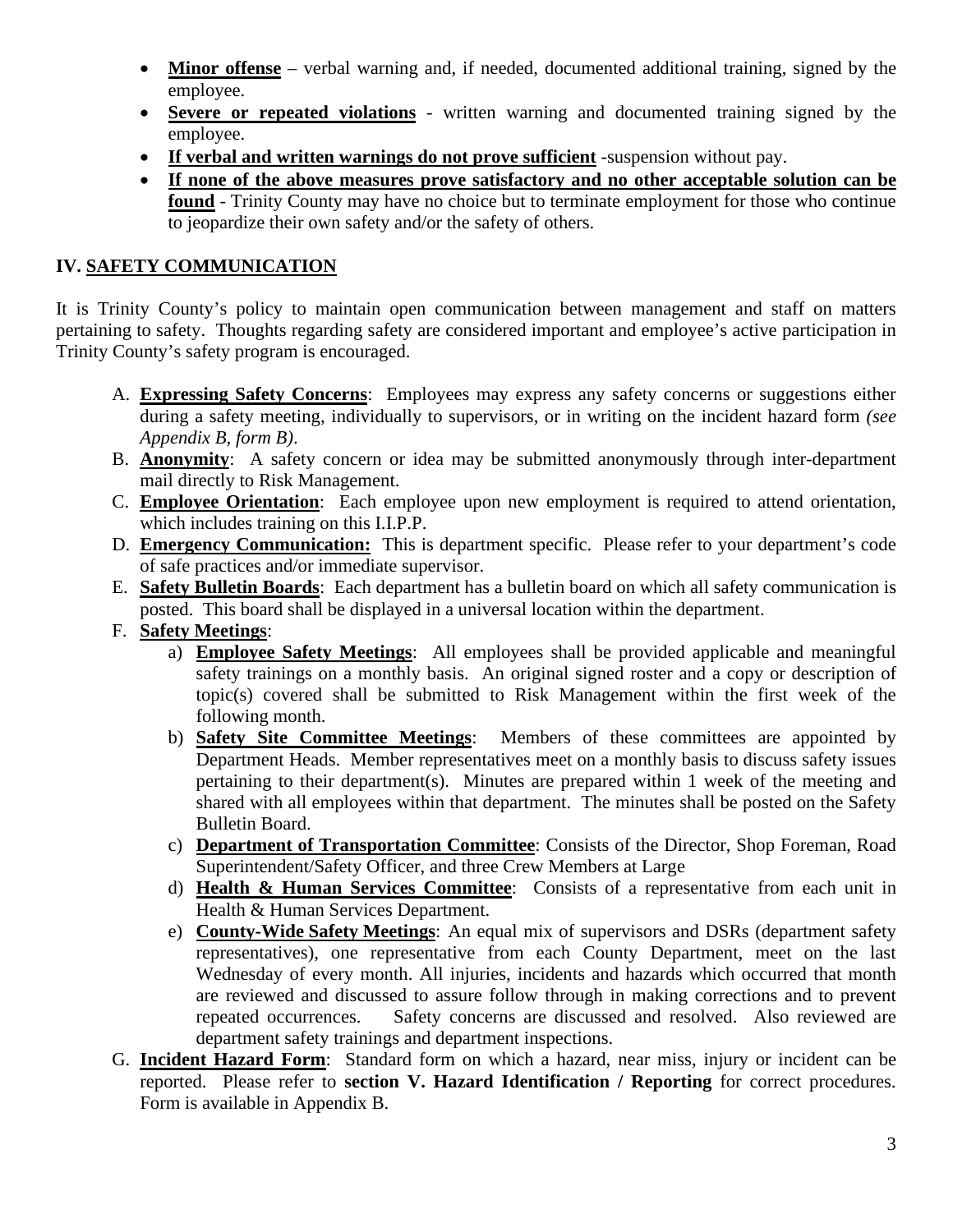- H. **Newsletter**: *Trinity County's "Safety & Wellness Newsletter"* This monthly newsletter is provided to each employee through county email, inter-department mail and/or manual distribution. It shall also be posted on safety bulletin boards within each department / building and will be posted on the Loss Prevention Bulletin Board outside of the Human Resources Office. Announcements, safety education, hazards, recalls, and wellness education are contained here.
- I. **Email**: Safety issues are often shared via email to the involved or affected employees.

### **V. REPORTING – Hazards, Injuries, Incident, Near-Misses & Remediation**

**All accidents and injuries must be reported to your direct supervisor and the Risk Management Department on the same day of the occurrence.**

**A. Purpose:** Trinity County's Incident/Hazard reporting program provides a means for individual employees to report an injury or an incident, hazard or near-miss that could cause employee injury, illness, death or damage to County property. Trinity County encourages employees to report without fear of reprisal any workplace hazards they identify.

### **B. Reporting Procedure:**

### **For Serious Injuries:**

**Report immediately to Risk Management (530-623-8371, 623-8376 or 530-623-1325) any injury resulting in:**

- **Death,**
- **Serious Physical Harm**
- **Hospitalization**
- **Amputation**
- **Unconsciousness/Fainted from Heat Illness**

**Cal/OSHA must be notified within 8 hours of such injury, regardless of time or day of the week. The Loss Prevention Specialist or Risk Manager shall report to Cal/OSHA. If the Loss Prevention Specialist or Risk Manager is not available, the direct supervisor shall report to Cal/OSHA directly. (530) 224-4743 or FAX: (530)224-4747 (Please see Appendix B, Section 3.)**

### **Incident/Hazard form**:

- a. **Section A**: Identify if reporting an injury, incident/near-miss or hazard by checking the appropriate box and complete this section by providing the date and time of incident, location, date reported, name of person this was reported to, and the affected department.
- b. **Section B**: Briefly describe incident
- c. **Section C:** List cause, if known
- d. **Section D:** If correction cannot be made immediately, list any suggested corrections. *Brainstorming within the effected department or at a safety meeting can prove to be extremely effective.*
- e. **Section E:** If correction has been made, document here including the date. If not, the Loss Prevention Specialist will follow up here.
- f. **Investigated By:** This is usually by the supervisor, Loss Prevention Specialist and**/**or department safety representative.
- g. **Signature spaces:** Both the DSR and the Department Head must sign to assure they have been made aware of the incident/injury or hazard.
- C. **Remediation:** Trinity County shall take all reasonably necessary steps to remedy a workplace hazard in a timely manner consistent with the health and safety standards in the industry. Hazards will be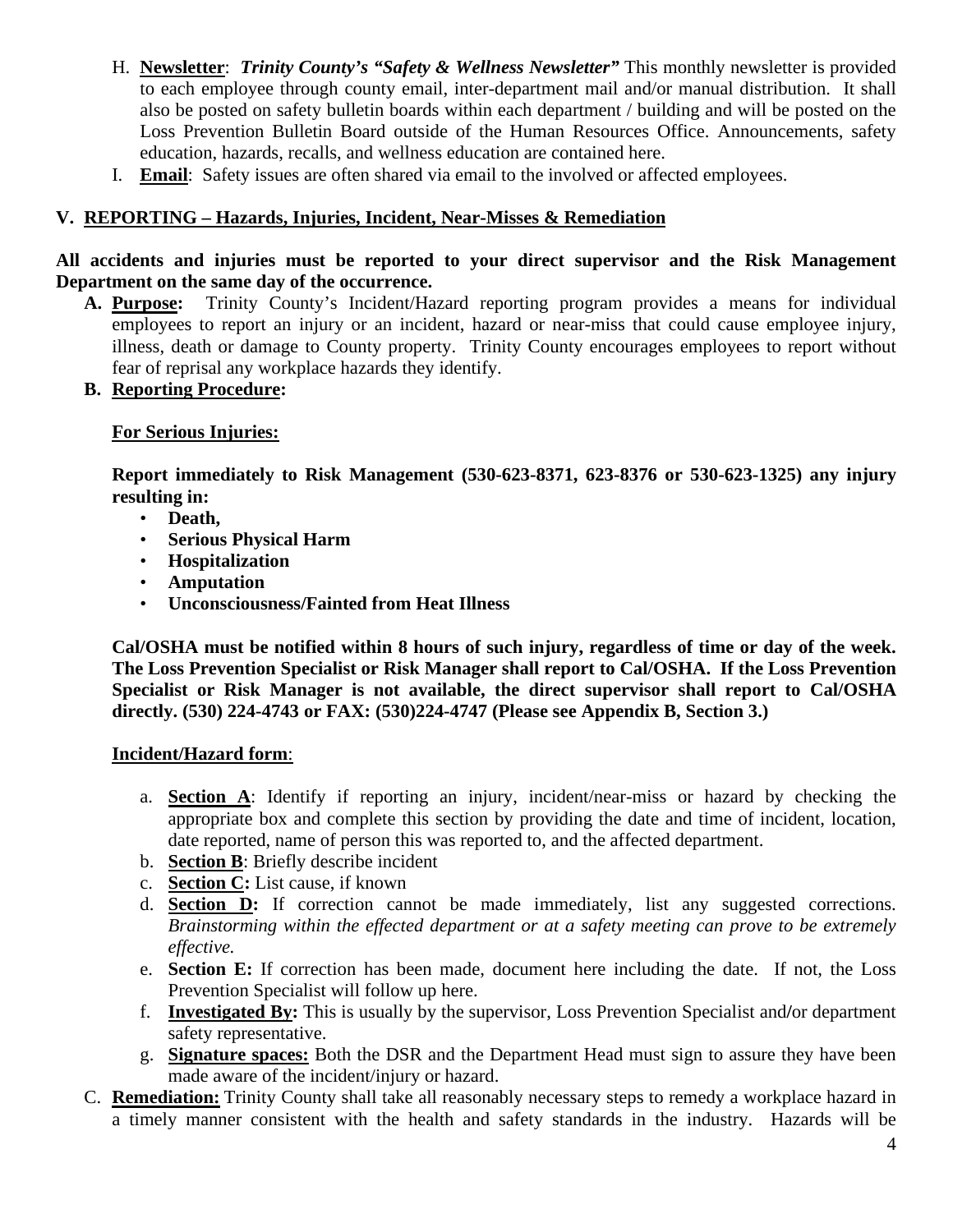addressed according to their severity, with the most severe hazards receiving priority attention. All reported hazards, injuries, incidents & near misses are reviewed by the County-Wide Safety Committee which meets monthly. This committee assures remedies are completed on all reports, in a timely manner.

Matters which can be solved immediately will be addressed without delay. Depending upon the nature of the condition, steps to be taken may include, but not limited to:

- a. Fixing defective equipment
- b. Implementing safer procedures
- c. Implementing other modifications or procedural safeguards
- d. Employee training

Employees are to cooperate fully and immediately with any investigation into an alleged workplace hazard and must comply without delay with any remedial action implemented by Trinity County.

### **VI. INVESTIGATION – Hazards, Injuries, Incidents & Near-Misses**

The purpose of investigations is to determine the cause of an accident or incident and prevent further occurrences. It is not to point blame at anyone.

An unbiased approach is necessary to obtain objective findings. Investigations will be done by the supervisor, if possible, the Loss Prevention Specialist and the Department Safety Representative.

The Immediate Supervisor or the Loss Prevention Specialist will conduct an investigation into each reported employee injury to determine if a workplace hazard exists. Additionally, an investigation can be made of all "near misses."

A written report or finalized incident hazard form adequately identifying the cause(s) of the accident or near-miss occurrence shall be completed by the Loss Prevention Specialist **and** filed within the Risk Management Department. A copy of the report shall be provided to the affected department.

#### **Questions to ask in an accident investigation:**

- 1. **What happened?** The investigation should describe what took place that prompted the investigation: an injury to an employee, an incident that caused a production delay, damaged material or any other conditions recognized as having a potential for losses or delays.
- 2. **Why did the incident happen?** The investigation must obtain all the facts surrounding the occurrence: what caused the situation to occur; who was involved; was/were the employee(s) qualified to perform the functions involved in the accident or near miss; were they properly trained; were proper operating procedures established for the task involved; were procedures followed, and if not, why not; where else this or a similar situation might exist, and how it can be corrected.
- 3. **What should be done?** The person conducting the investigation must determine which aspects of the operation or processes require additional attention. It is important to note that the purpose here is not to establish blame, but to determine what type of constructive action can eliminate the cause(s) of the accident or near miss.
- 4. **What action has been taken?** Action already taken to reduce or eliminate the exposures being investigated should be noted, along with those remaining to be addressed. Any interim or temporary precautions should also be noted. Any pending corrective action and reason for delaying its implementation should be identified. Also document how the corrective action will prevent reoccurrences, as well as, improve overall operation.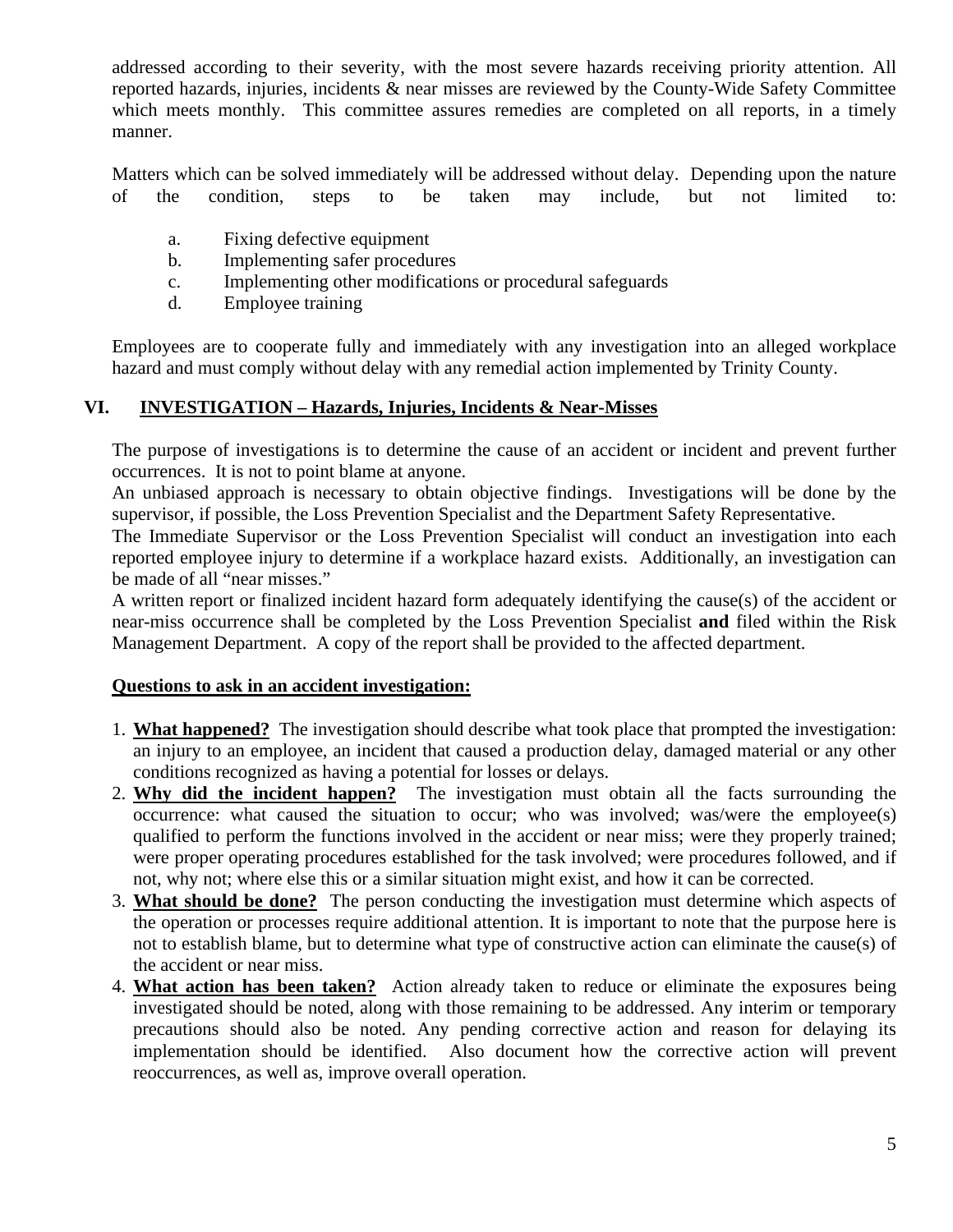### **Tips for an effective investigation:**

- 1. Visit the accident / incident scene at the earliest moment possible, while facts are fresh and before witnesses forget important details.
- 2. If possible, interview the injured worker at the scene of the accident and "walk" him or her through a re-enactment.
- 3. All interviews should be conducted as privately as possible. Witnesses shall be interviewed one at a time. Also, speak with anyone who has knowledge of the accident or incident, even if they did not actually witness it.
- 4. Request signed statements in cases where facts are unclear or there is an element of controversy.
- 5. Document details graphically. Use sketches, diagrams, and photographs as needed. Take measurements when appropriate.
- 6. Focus on causes and hazards. Develop analysis of what happened, how it happened and how it could have been prevented. Determine what caused the accident itself, not just the injury.
- 7. Every investigation should include an action plan. How will such accidents / incidents be prevented in the future?
- 8. If a third party or defective product contributed to the accident, save any evidence. It could be critical to the recovery of claims costs.
- 9. Respond to reporting parties within 30 days with the action that has been or will be taken.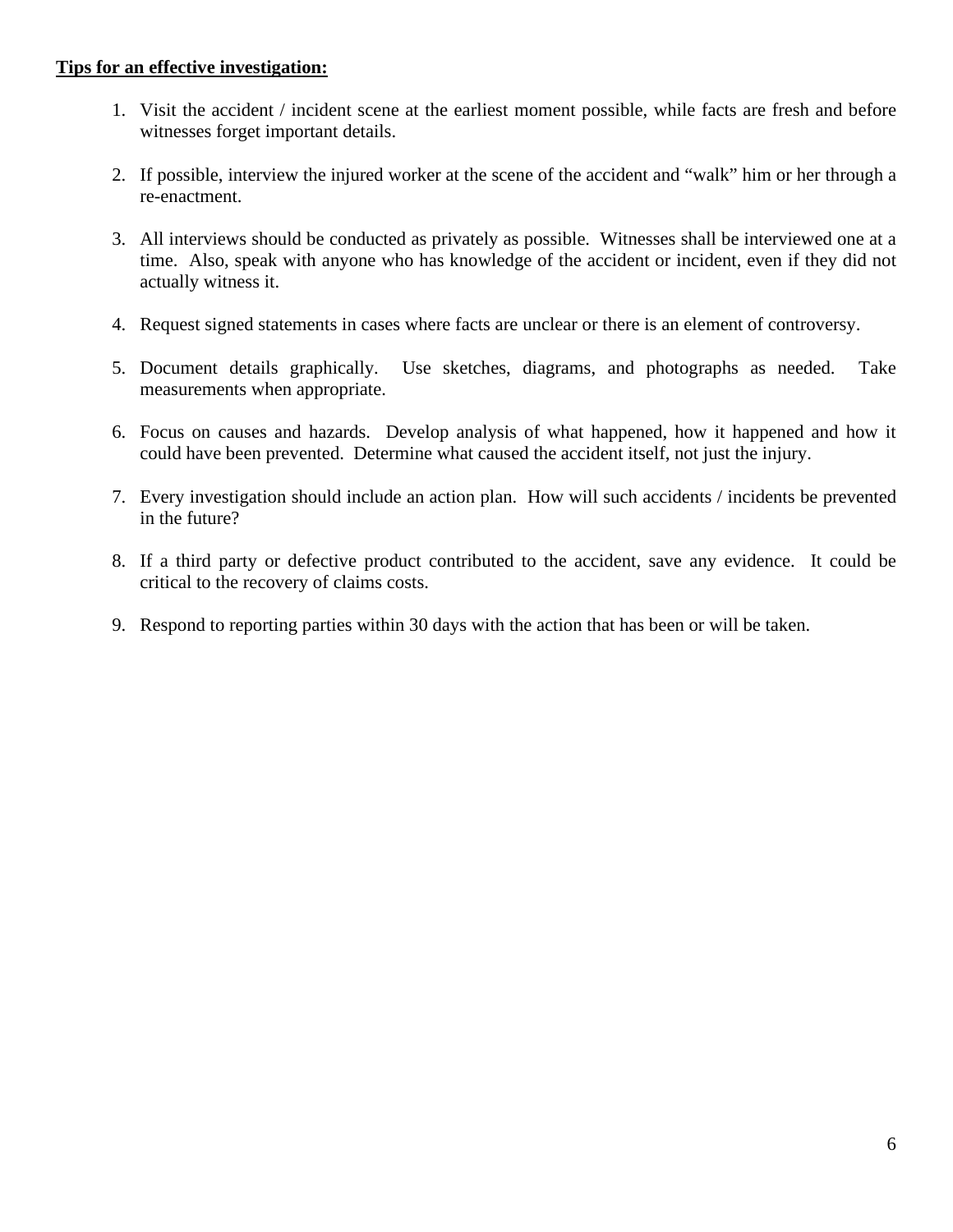### **VII. INSPECTIONS / EVALUATION SYSTEM**

### **A. Facility Inspections:**

Trinity County will prevent many hazards from occurring through semi-annual scheduled and documented self-inspections of each workplace. At least one semi-annual inspection will be performed by the Loss Prevention Specialist. The second semi-annual inspection will be conducted by the Department Safety Representative, or individual as directed by the Department Head.

| January & July:    | <b>Child Support Services</b><br><b>General Services</b><br>Solid Waste – Weaverville Facility & Transfer Sites                                        |
|--------------------|--------------------------------------------------------------------------------------------------------------------------------------------------------|
| February & August: | <b>Probation Department</b><br>Sheriff Department – Weaverville, Hayfork, Animal Control                                                               |
|                    | <u>March &amp; September</u> : Library – Weaverville, Hayfork, & Trinity Center<br>Building & Development Services – Main Office<br>Planning / Transit |
| April & October:   | Courthouse<br>Dept. of Transportation – Weaverville Main Office & All DOT yards                                                                        |
| June & December:   | Health & Human Services<br><b>Behavioral Health Services</b>                                                                                           |

### **B. Vehicle and Power Equipment Inspections:**

All Trinity County vehicles and individual power equipment will be inspected daily by their operators. Inspection forms are available from supervisors for documenting inspections.

### **C. Vehicle and Power Equipment Maintenance Inspections:**

All Trinity County vehicles and individual power equipment maintenance inspections shall be the responsibility of the assigned departments. Record of all maintenance inspections shall be kept within the assigned department.

### **D. Results of Inspections:**

Inspection results will be discussed during Trinity County department safety meetings, appropriate safety site-committee meetings and the County-wide Safety and Risk meetings. Employees are encouraged to discuss and bring forward their ideas and thoughts regarding any safety items mentioned or of concern to them.

### **VIII. TRAINING IN HEALTH & SAFE WORK PRACTICES**

In order to reduce the risk of employee injury, each employee must understand general safe and healthy work practices and any work hazards specific to the employee's job assignment, and any precautions necessitated by these hazards. Supervisors must be aware of the safety and health hazards facing the employees under their direct supervision.

All County employees, including managers and supervisors, will receive training and instruction on general and job specific safety and health practices. Training and instruction will be provided as follows: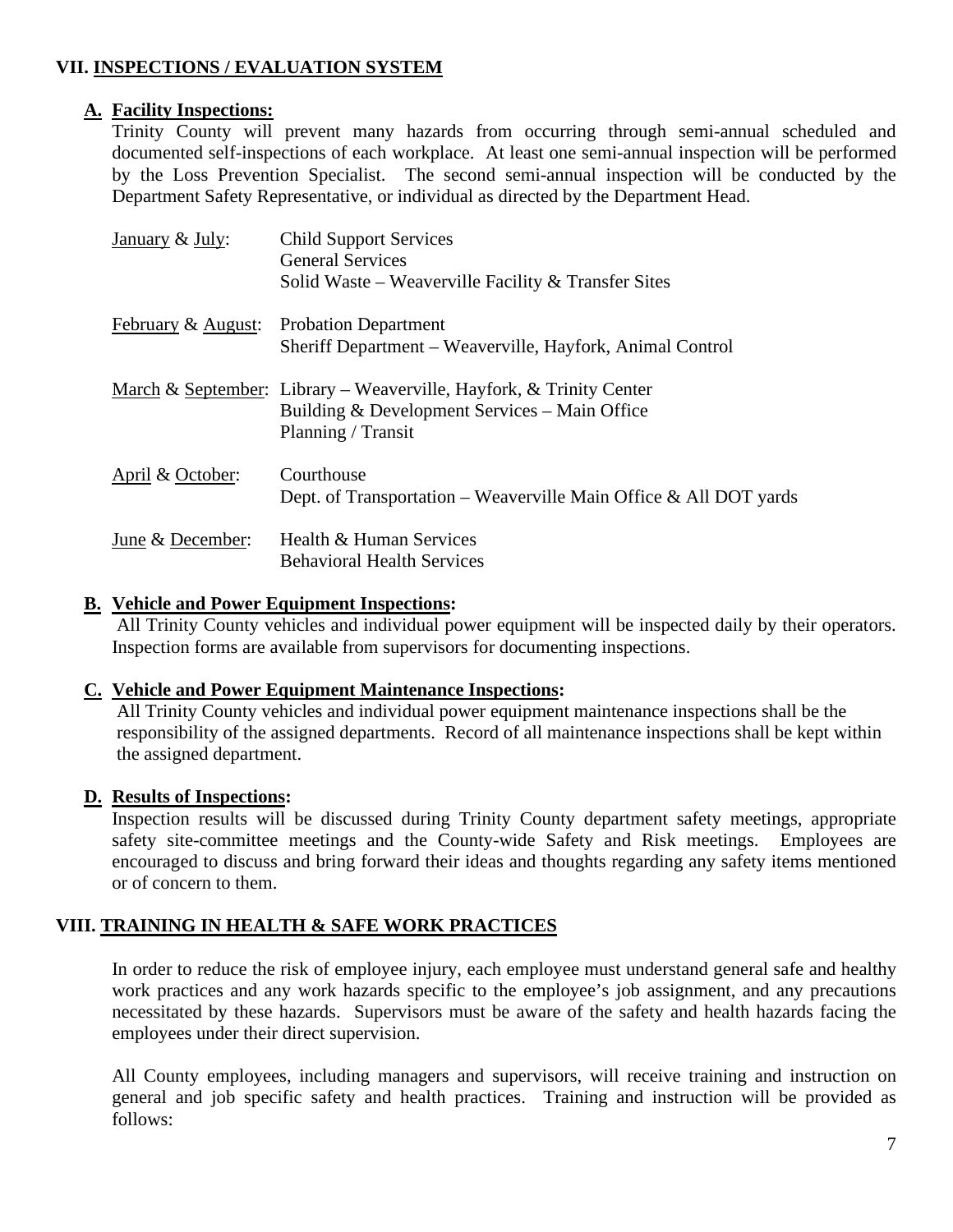- When the IIPP is first implemented.
- To new employees during their initial orientation and on the anniversary date of all employees at their online review orientations.
- To all employees assigned to a new position for which they have not previously been trained.
- Whenever new potentially hazardous substances, processes, procedures or equipment are introduced into the workplace.
- To supervisors to familiarize themselves with the health and safety hazards to which their staff may be exposed.
- To all employees with respect to hazards specific to their job assignments.
- Whenever the County is made aware of a new or previously unrecognized hazard.
- Every effort will be made to provide adequate training to employees. However, if an employee is ever in doubt about how to do a job safely, it is their duty to ask a qualified person for assistance and training.

### **IX. RECORDKEEPING / DOCUMENTATION**

The Trinity County Risk Management Department shall maintain records of the following items:

#### **A. Inspections, Investigations and Evaluations Pertaining to Safety Issues:**

Trinity County shall maintain records of scheduled inspections (both internal and any performed by an outside federal, state, county or district agency), accident investigations and hazard evaluations to identify unsafe conditions and workplace practices. These records will describe the person(s) conducting the inspections or investigations, the unsafe conditions and work practices that have been identified, the action taken to correct these conditions and practices and the date of such action. These records shall be maintained for 1 year as a hard copy and up to 5 years electronically.

#### **B. Training:**

Trinity County shall maintain documentation of safety and health training attended by each employee, Including the employee's name or other identifier, the employee's signature, training dates, training topics, and training providers. This documentation will be maintained for 1 year as a hard copy and up to 5 years electronically.

#### **C. Safety Committee Meeting Minutes:**

Trinity County shall maintain prepared minutes of monthly safety site committee meetings and County Safety and Risk meeting minutes. These minutes shall include: Committee name, date of meeting, attendees' names, injuries / incidents / hazards discussed, remediation, inspections. This documentation will be maintained for 1 year as a hard copy and up to 5 years electronically

#### **D. Cal OSHA Required Records:**

These shall include but not limited to Cal OSHA 300 forms, medical exposure records, and injury reports. This documentation will be maintained for 5 years.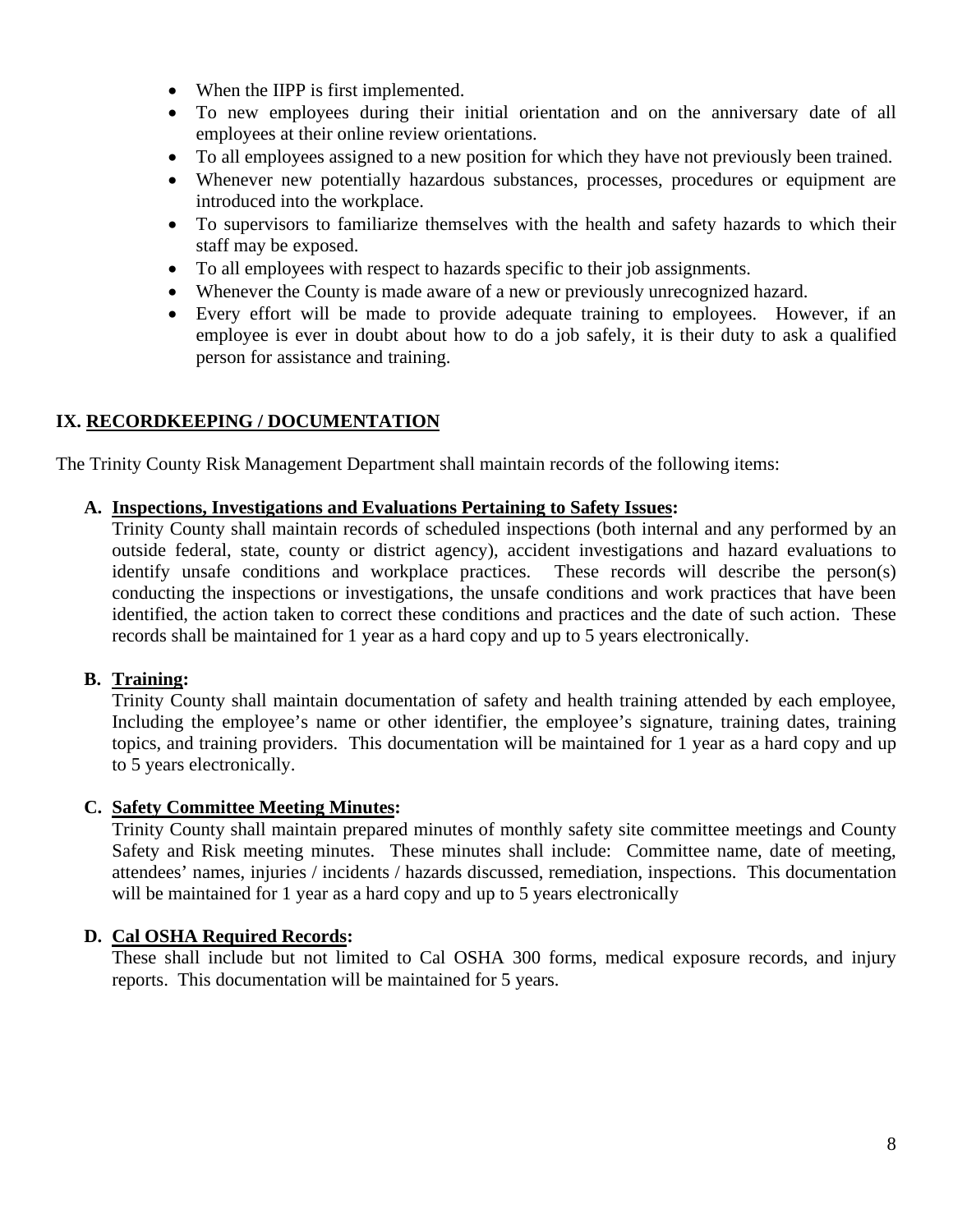### **X. APPENDIX A**

### **1. DEPARTMENT HEAD LISTING**

**(D)- Director**

| <b>Ag. Commissioner:</b>                   | <b>Joseph Moreo</b>       | 530-623-1326 |
|--------------------------------------------|---------------------------|--------------|
| Airports:                                  | <b>VACANT</b>             | 530-623-1365 |
| Assessor:                                  | <b>Shanna White</b>       | 530-623-1257 |
| <b>Auditor:</b>                            | <b>Angela Bickle</b>      | 530-623-1317 |
| <b>Behavioral Health Services:</b>         | <b>Connie Smith</b>       | 530-623-1362 |
| <b>Board of Supervisors:</b>               |                           |              |
| District 1 -                               | <b>Keith Groves</b>       | 530-623-1217 |
| District 2 -                               | <b>Jill Cox</b>           | 530-623-1217 |
| District 3 -                               | <b>Liam Gogan</b>         | 530-623-1217 |
| District 4 -                               | <b>Jeremy Brown</b>       | 530-623-1217 |
| District 5 -                               | <b>Dan Frasier</b>        | 530-623-1217 |
| <b>Building &amp; Development Services</b> | <b>VACANT</b>             | 530-623-1354 |
| <b>Environmental Health:</b>               | <b>VACANT</b>             | 530-623-1459 |
| <b>Environmental Health:</b>               | <b>Kristy Anderson(D)</b> | 530-623-1459 |
| <b>Child Support Services:</b>             | <b>Bennett Hoffman</b>    | 707-441-3262 |
| <b>Clerk Recorder/Elections:</b>           | <b>Shanna White</b>       | 530-623-1257 |
| <b>County Administration Officer:</b>      | <b>Richard Kuhns</b>      | 530-623-1382 |
| <b>County Counsel:</b>                     | <b>Margaret Long</b>      | 530-623-1382 |
| <b>District Attorney:</b>                  | <b>David Brady</b>        | 530-623-1304 |
| <b>Department of Transportation:</b>       |                           | 530-623-1365 |
| <b>General Services:</b>                   | <b>Richard Kuhns</b>      | 530-623-1217 |
| <b>Grants:</b>                             | <b>Richard Kuhns</b>      | 530-623-1217 |
| <b>Health &amp; Human Services/OES:</b>    | <b>Liz Hamilton</b>       | 530-623-1265 |
| <b>Office of Emergency Services:</b>       | Ed Prestley $(D)$         | 530-623-1116 |
| <b>Human Resources:</b>                    | <b>Shelly Nelson</b>      | 530-623-8376 |
| <b>Information Technology:</b>             | <b>Michael Singleton</b>  | 530-623-1217 |
| Library:                                   | <b>Richard Kuhns</b>      | 530-623-1217 |
| Library:                                   | <b>Kacy Guill(D)</b>      | 530-623-1373 |
| <b>Planning/Cannabis:</b>                  | <b>VACANT</b>             | 530-623-1354 |
| <b>Probation/Juv. Detention/Collect:</b>   | <b>Ruby Fierro</b>        | 530-623-1204 |
| <b>Solid Waste:</b>                        | <b>Richard Kuhns</b>      | 530-623-1382 |
| <b>Solid Waste:</b>                        | <b>Diane Rader(D)</b>     | 530-623-1326 |
| <b>Sheriff:</b>                            | <b>Tim Saxon</b>          | 530-623-2611 |
| <b>Transit:</b>                            | <b>VACANT</b>             | 530-623-1365 |
| <b>Treasurer/Tax Collector:</b>            | <b>Terri McBrayer</b>     | 530-623-1251 |
| <b>Veterans Services Office:</b>           | <b>Liz Hamilton</b>       | 530-623-1265 |
|                                            |                           |              |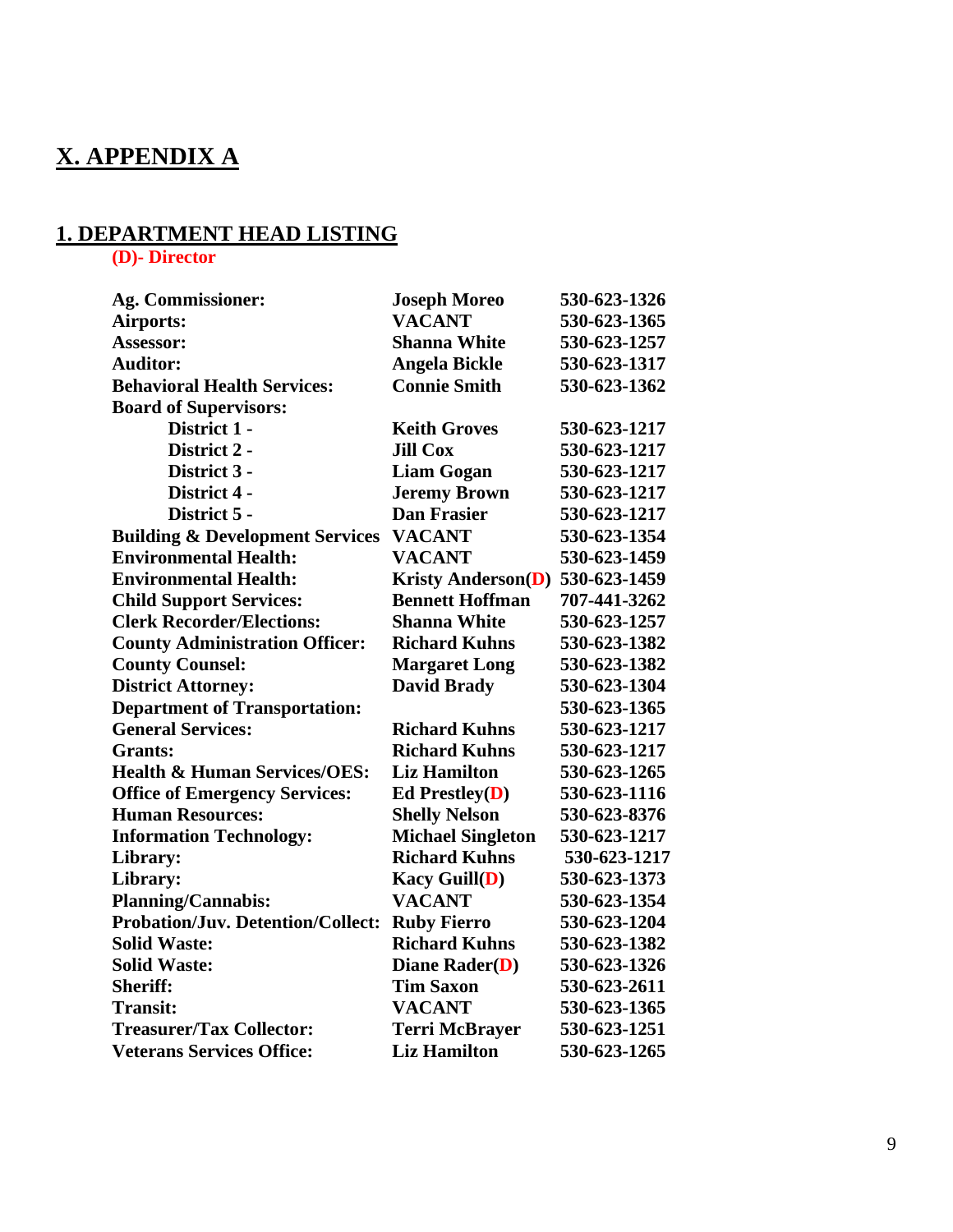### **2. DEPARTMENT SAFETY REPRESENTATIVES (DSR)**

| <b>Administration, Human Resources,</b>           |                          |              |
|---------------------------------------------------|--------------------------|--------------|
| I.T., Grants                                      | <b>Rebecca Cooper</b>    | 530-623-1325 |
| <b>Agriculture</b>                                | <b>Angela Blanchard</b>  | 530-623-1356 |
| <b>Auditor</b>                                    | <b>Chrystal Johnson</b>  | 530-623-1317 |
| <b>Behavioral Health Services</b>                 | <b>Amber Mandolfo</b>    | 530-623-8290 |
| <b>Building/EHS</b>                               | <b>Cody Smith</b>        | 530-623-1354 |
| <b>Cannabis/Planning</b>                          | Melissa Mitrevski        | 530-623-1351 |
| <b>Child Support Services</b>                     | <b>Diane Darrah</b>      | 530-623-1306 |
| <b>Clerk Rec./Assessor/Elections</b>              | <b>Maddy Woodman</b>     | 530-623-1215 |
| <b>Dept. of Transportation/ Transit/ Airports</b> | <b>Christine Siverts</b> | 530-623-1365 |
| <b>District Attorney</b>                          | <b>Shelly Floerke</b>    | 530-623-1304 |
| <b>General Services</b>                           | <b>Ivan Klang</b>        | 530-623-1319 |
| <b>Health &amp; Human Services/OES/Veteran's</b>  | <b>Leah Rupert</b>       | 530-623-8276 |
| Library                                           | <b>Andrea Samara</b>     | 530-623-1373 |
| <b>Probation/Collections/Juvenile Detention</b>   | <b>Amy Alward</b>        | 530-623-1204 |
| <b>Sheriff</b>                                    | <b>Jill Lynn</b>         | 530-623-2611 |
| <b>Solid Waste</b>                                | <b>Diane Rader</b>       | 530-623-1326 |
| <b>Treasurer/Tax Collector</b>                    | <b>Kathy Llewellyn</b>   | 530-623-1251 |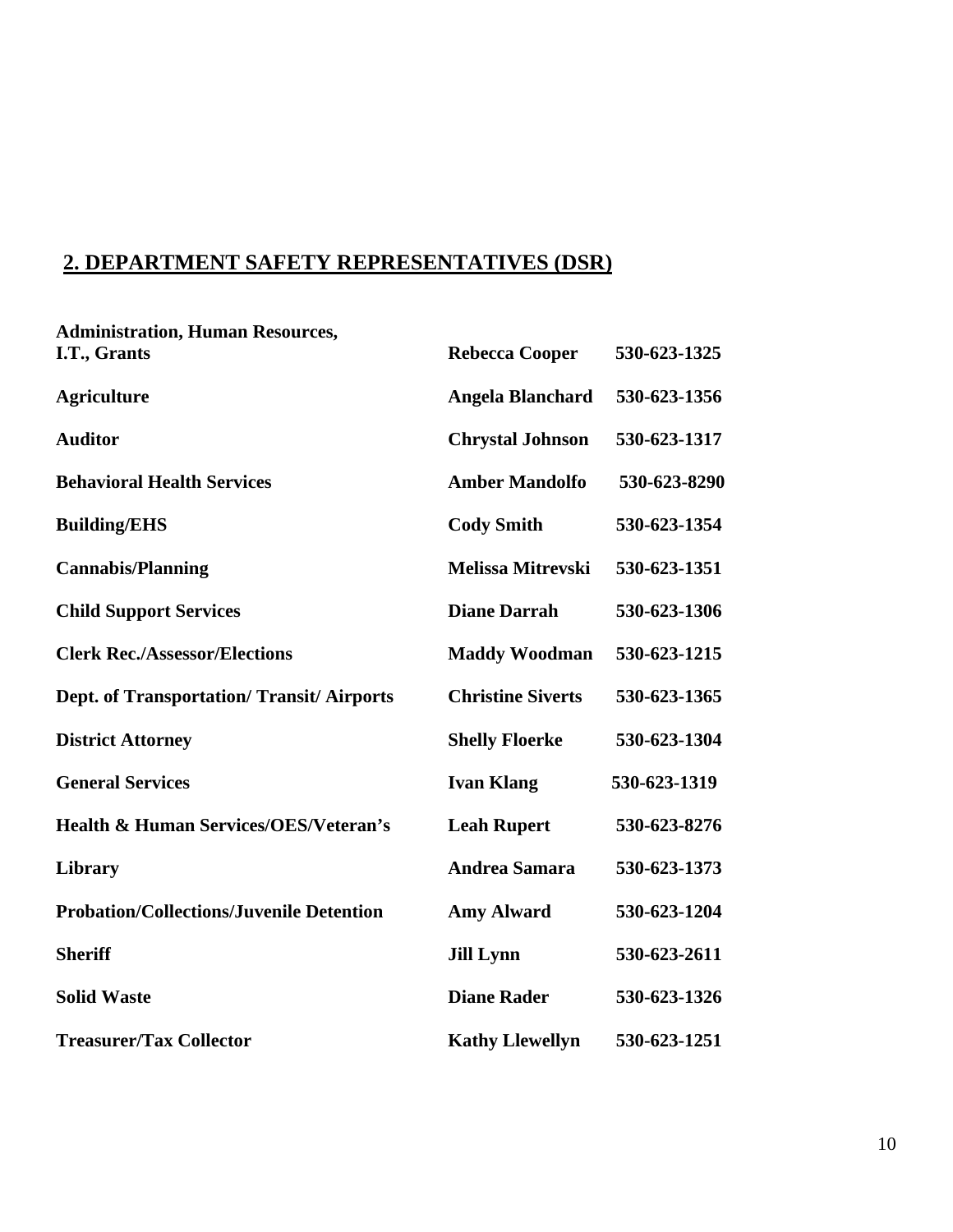### **3. HEAT ILLNESS PREVENTION PROGRAM**

The following departments maintain a specific Heat Illness Prevention Program:

- The Department of Transportation
- General Services
- Solid Waste
- $\blacksquare$  Health & Human Services Employment Services

Refer to the department's specific Code of Safe Practices.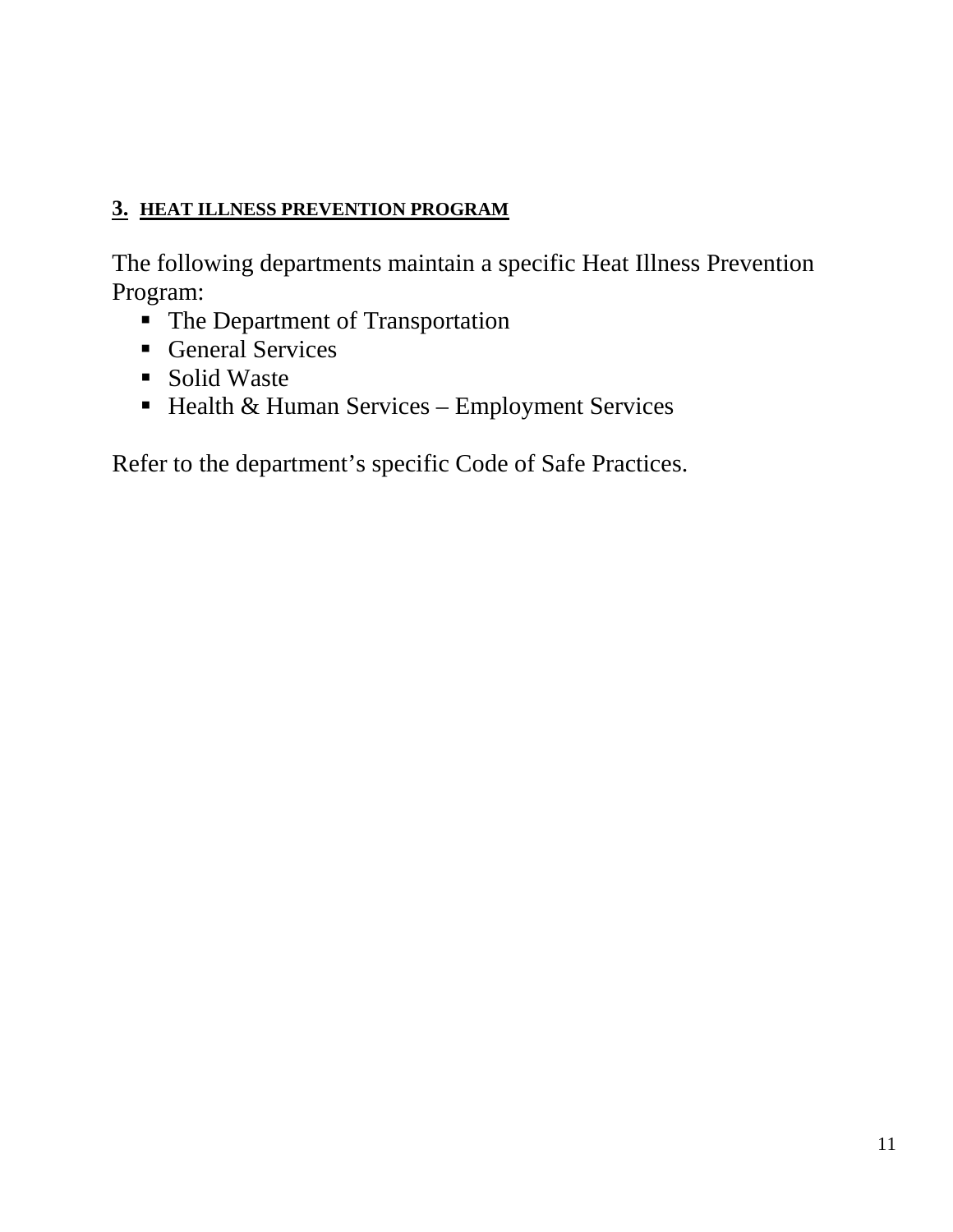### **4. CODE OF SAFE PRACTICES**

Trinity County will do everything possible to protect our employees from accidents, injuries and occupational disease while on the job.

### **Many departments have department-related Code of Safe Practices in addition to this general Code, available within their own departments.**

Safety is a cooperative undertaking requiring an ever-present safety consciousness on the part of every employee.

If an employee is injured, positive and prompt action must be taken to see that the employee receives adequate treatment.

All operations must be planned to prevent accidents and injuries.

**A. GENERAL SAFETY RULES:** For the protection and safety of all employees, the County of Trinity has established the following rules designed to prevent accidents and injuries. Compliance with these rules is mandatory. Documentation is made when these rules are distributed.

- 1. Employees shall report all accidents, injuries, occupational illnesses and unsafe conditions or practices at the time of occurrence to their immediate supervisor and shall complete an Incident Hazard Report Form.
- 2. The Loss Prevention Specialist shall be informed of all accidents, injuries, occupational illnesses and unsafe conditions or practices at the time of occurrence by a supervisor or department safety representative (DSR).
- 3. Machines or equipment shall not be operated until employees are properly instructed on their operation.
- 4. Horseplay, practical jokes, throwing things, running in aisles and stairways, unnecessary shouting, and any other acts that tend to have an adverse influence on the safety or well-being of the employees are prohibited.
- 5. Work shall be well-planned and supervised to forestall injuries in the handling of heavy materials and in working together with equipment.
- 6. No one shall knowingly be permitted or required to work while his or her ability or alertness is so impaired by fatigue, illness, or other cause that might unnecessarily expose him, her or others to injury.
- 7. Employees should be alert to see that all guards and other protective devices are in proper places and adjusted and shall report deficiencies promptly to a supervisor.
- 8. All spilled oil, grease, water and other liquids must be wiped up immediately.
- 9. Areas in which maintenance is being performed will be blocked off and posted to prevent possible injury from falling objects or trip hazards. A barricaded or posted area will not be entered except by those performing the work.
- 10. Any defective tool or equipment must be immediately reported. Any defective tool or equipment will not be used until repaired or replaced.
- 11. Failure by an employee to comply with the safety rules will be grounds for corrective disciplinary actions.
- 12. Specific Department Safety Rules, when applicable, will be posted in appropriate work areas.
- 13. No open flames in work areas unless associated with a required task.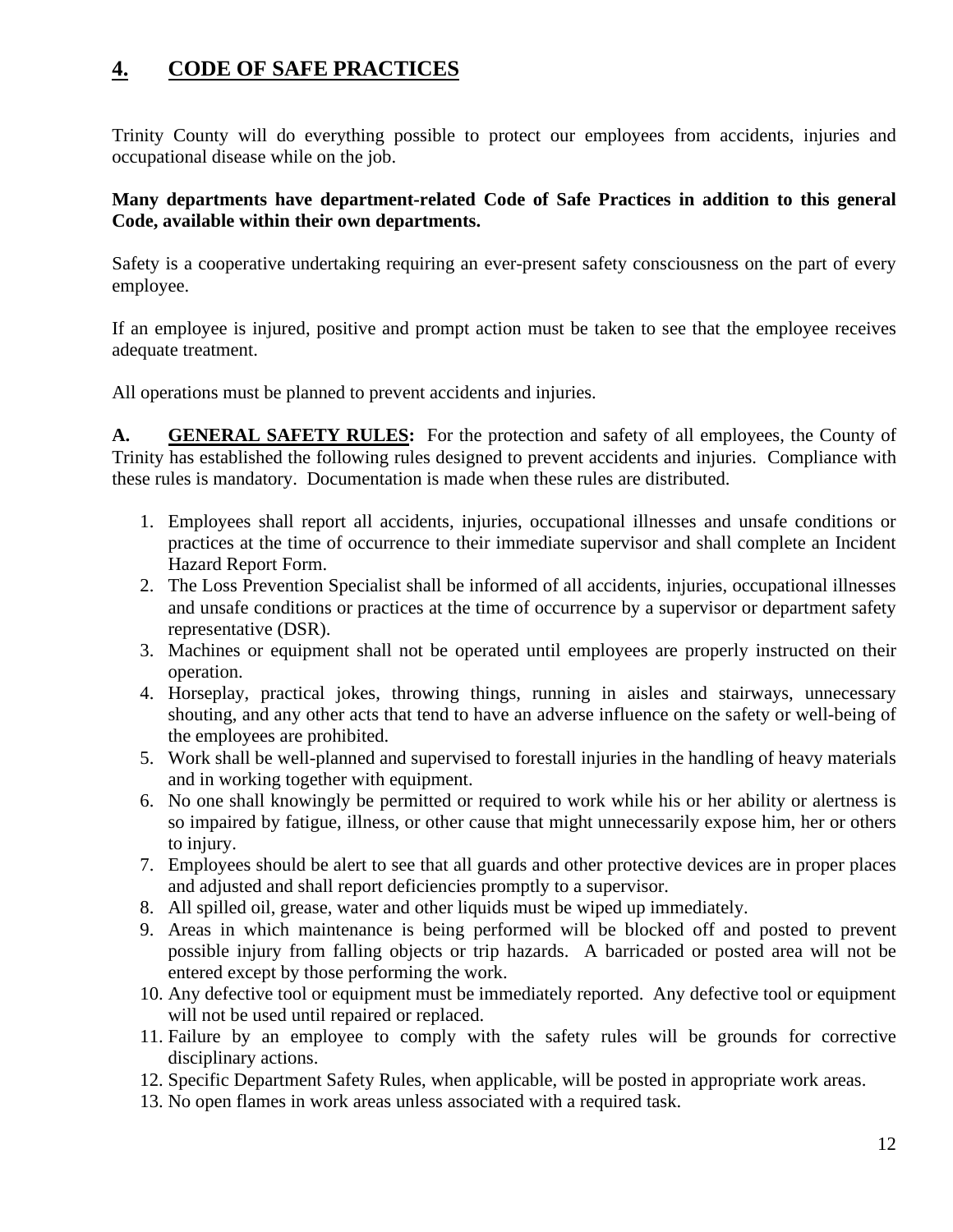14. Employees shall not handle or tamper with any electrical equipment, machinery, air or water lines in a manner not within the scope of their duties, unless they have received proper instruction.

### **C. PERSONAL PROTECTIVE EQUIPMENT (PPE):**

- 1. Safety glasses, goggles and/or face shields will be worn where eye protection is required.
- 2. Safe shoes are required of all employees. Shoes with exposed heels, toes or archways will not be permitted in shop, maintenance or construction areas.
- 3. Where there is a danger of hair entanglement in moving machinery or equipment, a hair enclosure (cap, net or hat) must be worn.
- 4. Personal Protective Equipment required when performing specific tasks will be worn and used as directed in each department's specific Code of Safe Practices.

### **D. HOUSEKEEPING:**

- 1. Good Housekeeping must be practiced at all times.
- 2. Materials, equipment and supplies will be kept out of aisles.
- 3. Materials and supplies will not be stored against doors, exits, fire ladders or fire extinguishers.
- 4. Tools and other equipment will be returned to their proper storage area each time after use.
- 5. Tools will be kept dry; all spills will be wiped up immediately.
- 6. Trash and scrap will be thrown in proper waste containers.

### **F. BLOODBORNE PATHOGENS EXPOSURE:**

In the event of an incident or accident which may cause occupational exposure to blood or other body fluids:

- 1. Contact the appropriate emergency personnel for injured person(s).
- 2. Once incident has been addressed, use the appropriate universal precautions (i.e., gloves, face mask or shield, goggles).
- 3. Spilled body fluids should *not* be cleaned up without the appropriate protective equipment and materials specifically designated for such fluids.
- 4. Barricade the area using caution tape, cones, and signage.
- 5. Contact Risk Management immediately.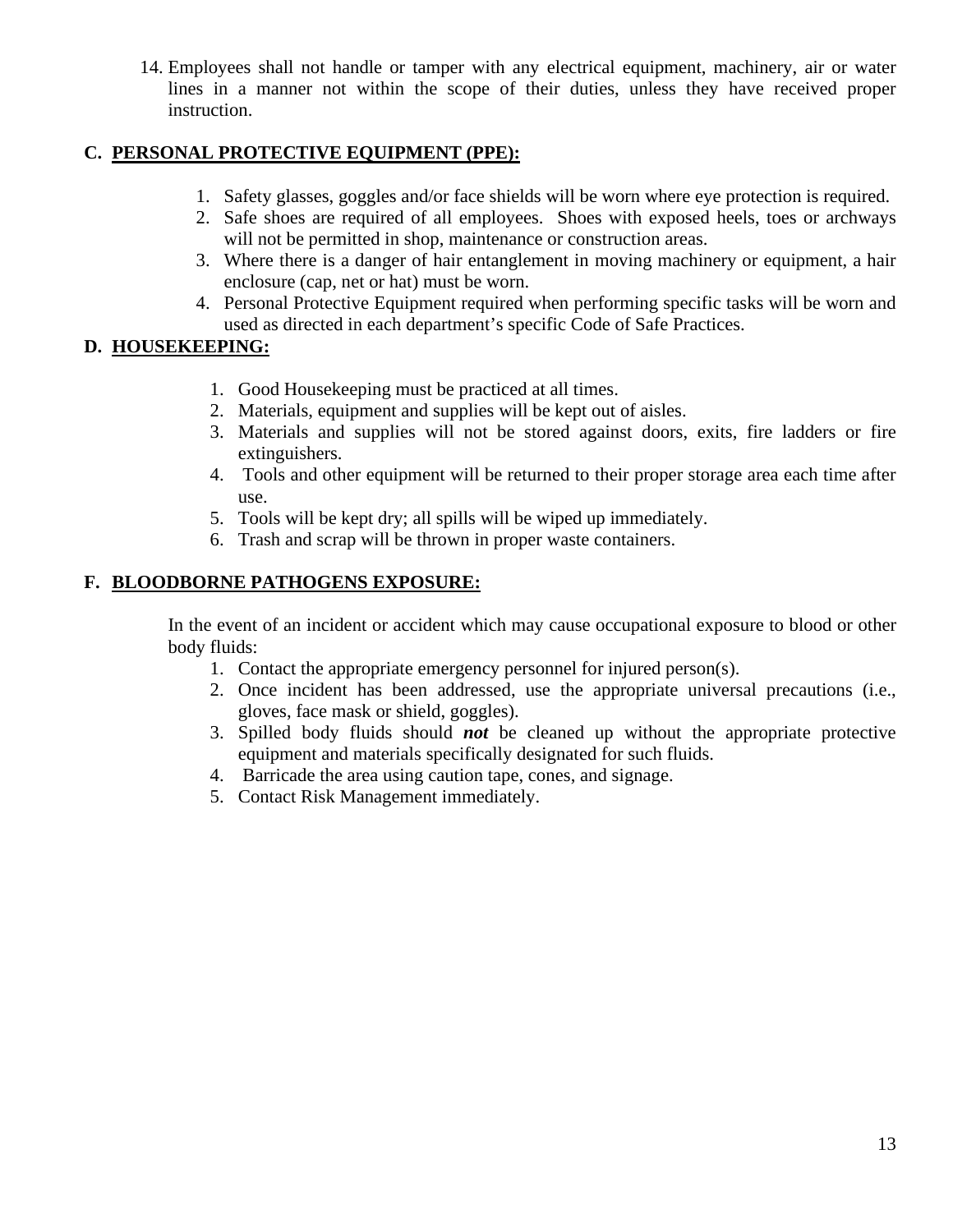### **XIII.APPENDIX B (***FORMS)*

- **A. Cal/OSHA Requirements of a Reportable Injury**
- **B. Incident Hazard Form**
- **C. Public Incident/Accident Form**
- **D. Supervisor's Report Form**
- **E. Inspection Form –** *Office*
- **F. Inspection Form**  *Shop*
- **G. Safety Meeting Record**
- **H. Automobile Accident Form**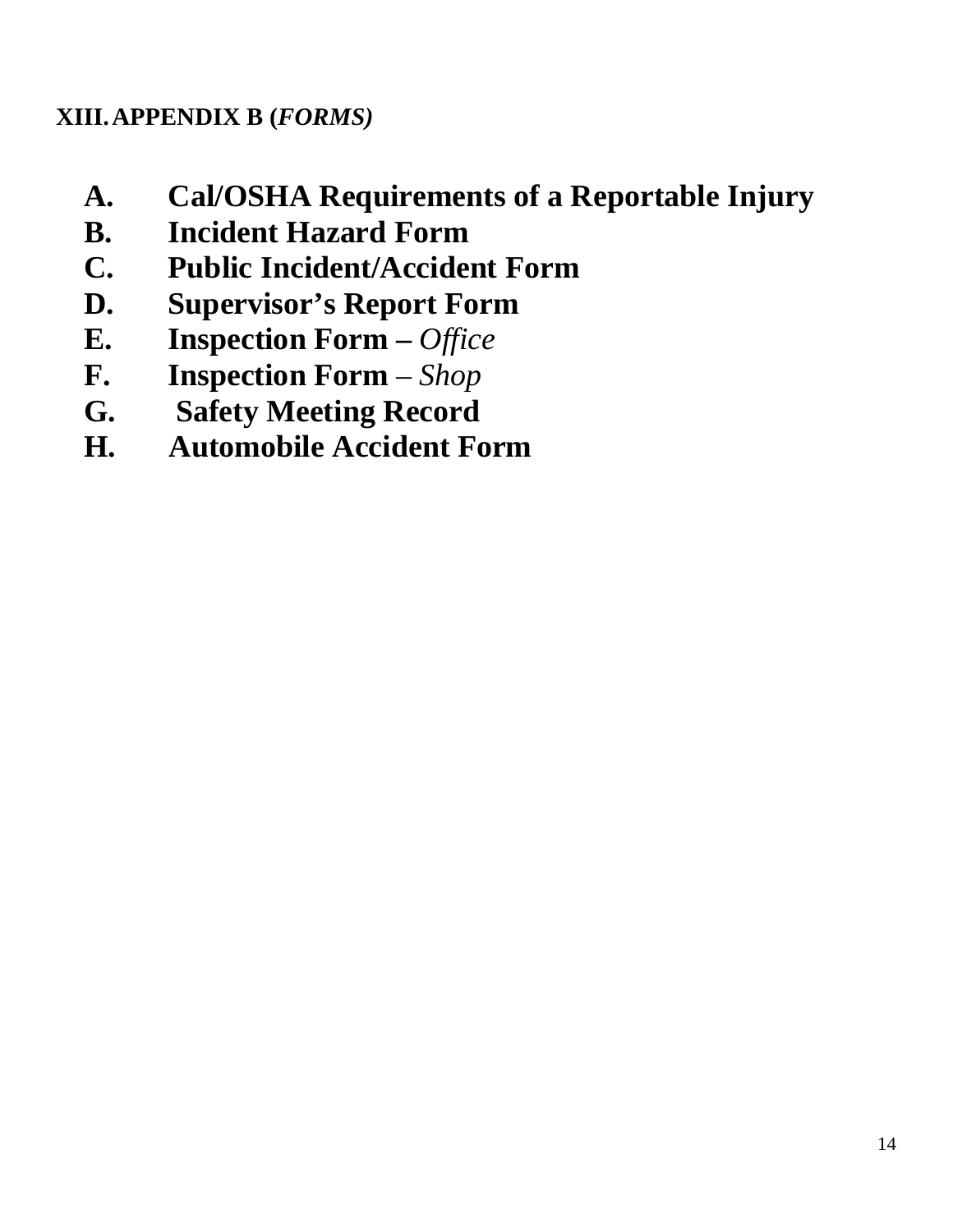## A. Cal/ OSHA Requirements of a Reportable Injury -\$7,000 fine-

If an Employee is injured resulting in:

### **Death**

- **Serious Physical Harm**
	- \*Hospitalization 24 hrs. +
	- \*Permanent Disfigurement

### **Unconsciousness/ Fainted from Heat Illness**

*Immediately call the following agencies in the order listed to report an injury:* 

### **Risk Management**

.

 **(530) 623-8371 or email [bcooper@trinitycounty.org](mailto:bcooper@trinitycounty.org) for Rebecca Cooper (530) 623-8376 or email [snelson@trinitycounty.org](mailto:snelson@trinitycounty.org) for Shelly Nelson**

### **If Risk Management is not available please contact:**

### **Human Resources:**

### **530-623-1325**

The nearest office of the California Division of Occupational Safety and Health (Cal/OSHA) must be notified immediately **(within 8 hrs.) including on weekends!**

> You may leave this information on their voicemail or fax it if Cal OSHA is closed. **Redding Division | Phone: (530) 224-4743 or Fax: (530) 224-4747**

The officer taking the call will ask you for the following information regarding the injury. \*Date of Injury \*Time of Injury

- \*Injured's Name, Age, DOB, & Phone No. \*Injured's Address
	-
- \*Employer (County of Trinity) \*Employers Address & Phone No.
- \* Nature of Injury

\*List & Identity of other Law Enforcement and other responding agencies present at the accident/event site.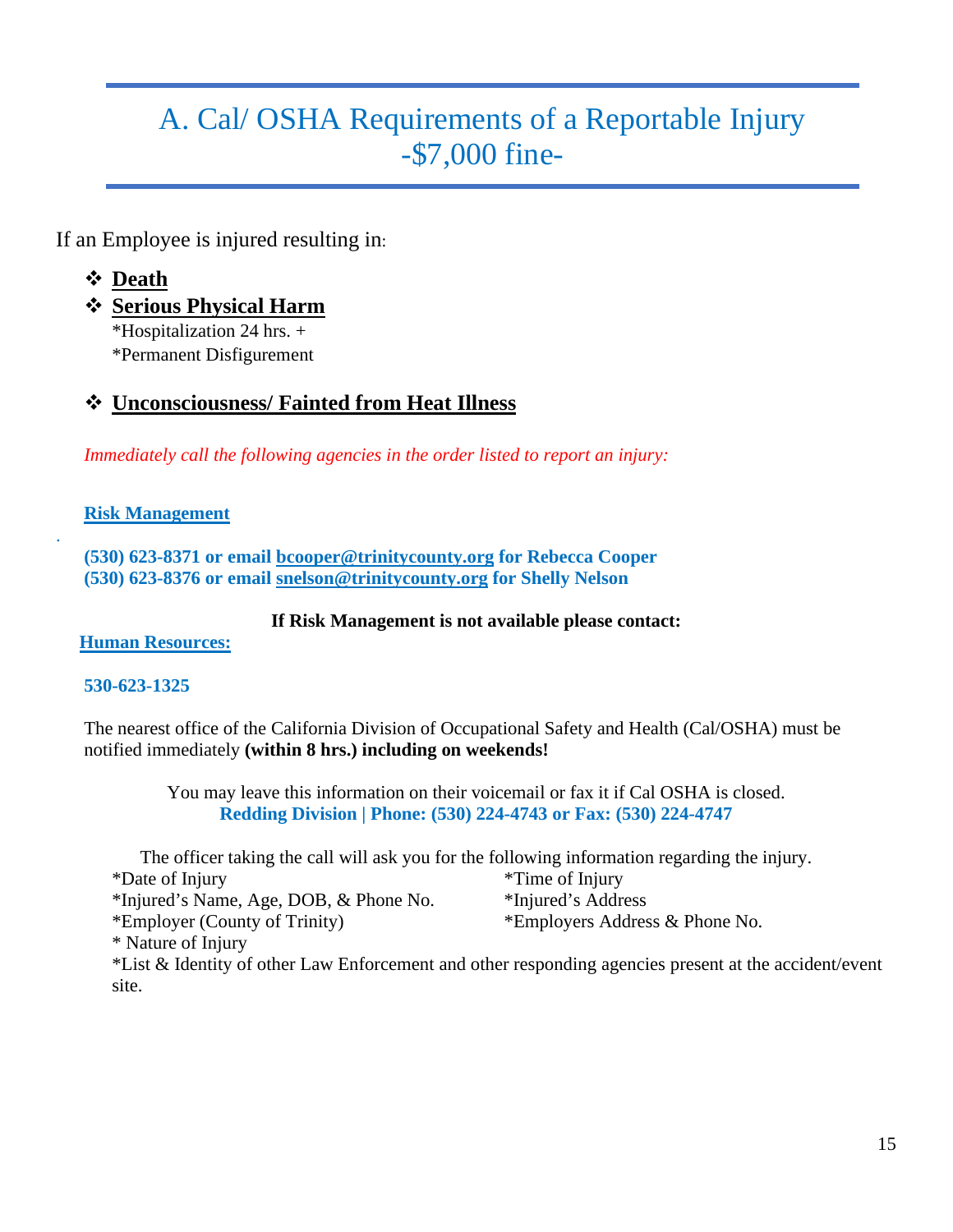### **B. TRINITY COUNTY – INCIDENT/HAZARD REPORT** INTERNAL USE ONLY

**Instructions**: Employees shall use this form to report all work-related injuries, illnesses, or "near miss" events (which could have caused an injury or illness) – *nomatter how minor*. This helps us to identify and correct hazards before they cause serious injuries. This form shall be completed by employees as soon as possible and given to you Supervisor and Risk Management for further action.

| <b>SECTION A</b>                                                                            |                                       |
|---------------------------------------------------------------------------------------------|---------------------------------------|
| I am reporting a work related:<br>$\Box$ Injury                                             | I Incident<br>□ Near Miss<br>Ⅱ Hazard |
| Reported By (Your name):                                                                    |                                       |
| Reported To (Supervisor's Name):                                                            |                                       |
| Department:                                                                                 |                                       |
| Date & Time of Incident:                                                                    | Date Reported:                        |
| Location:                                                                                   |                                       |
| <b>SECTION B</b>                                                                            |                                       |
| DESCRIPTION (Briefly describe incident):                                                    |                                       |
|                                                                                             |                                       |
| <b>SECTION C</b>                                                                            |                                       |
| CAUSES (Describe in detail the cause of the incident, if known):                            |                                       |
|                                                                                             |                                       |
|                                                                                             |                                       |
| <b>SECTION D</b>                                                                            |                                       |
| SUGGESTED CORRECTIONS (Give suggestions for preventing reoccurrence):                       |                                       |
|                                                                                             |                                       |
|                                                                                             |                                       |
|                                                                                             |                                       |
| Investigated By:                                                                            |                                       |
| Was a DWC-1 form provided to the employee?                                                  | Yes I<br>$\rm No~\mathbb{I}$          |
| <b>SECTION E</b><br>CORRECTIVE ACTION (What HAS been done to prevent this Incident/Hazard?) |                                       |
|                                                                                             |                                       |
|                                                                                             |                                       |
| Department Safety Representative Signature:                                                 | Date:                                 |
|                                                                                             |                                       |
| Department Head Signature:                                                                  | Date:                                 |
|                                                                                             |                                       |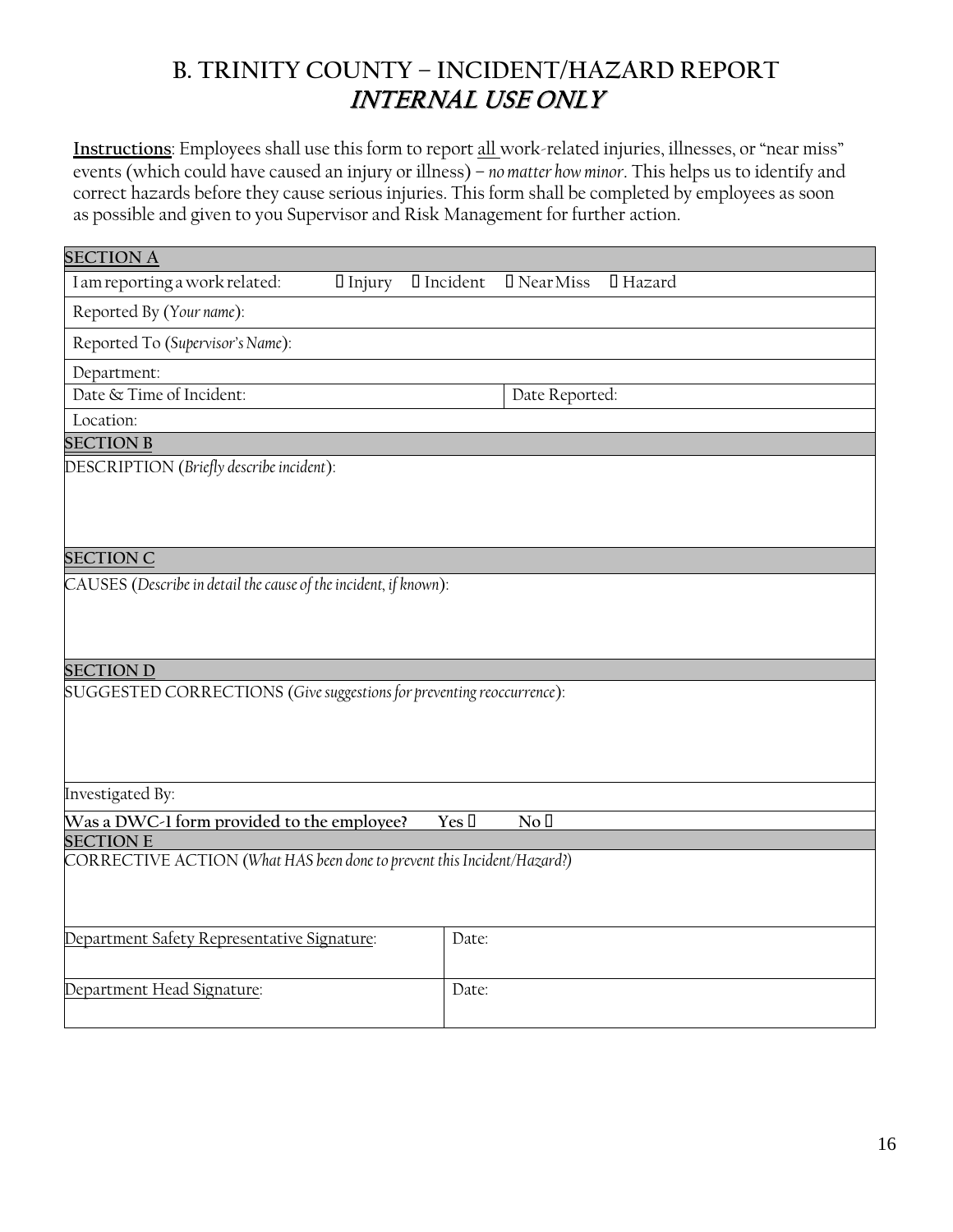### **C. TRINITY COUNTY PUBLIC INCIDENT/ACCIDENT REPORT**

(For incidents or accidents involving the public—to be filled out by County Employees – NOT the public).

- **To report accidents: First contact your supervisor and then report to: Rebecca Cooper at 623-8371 or Shelly Nelson at 623-1325 on day of incident.**
- **Send report immediately to the Risk Management office**
- **Please preserve any property damage & photographs for investigation.**

|                                | Name of person making report _____________________ Date of Report _________                                         |
|--------------------------------|---------------------------------------------------------------------------------------------------------------------|
|                                |                                                                                                                     |
|                                |                                                                                                                     |
|                                |                                                                                                                     |
|                                |                                                                                                                     |
| Persons Injured:               |                                                                                                                     |
|                                | (If minor child                                                                                                     |
|                                | Parent or guardian)<br>Phone $\frac{M}{N}$                                                                          |
| Nature and Extent of Incident: | <u> 1989 - Johann John Stoff, deutscher Stoffen und der Stoffen und der Stoffen und der Stoffen und der Stoffen</u> |
|                                | <u> 1989 - Johann Stoff, amerikansk politiker (d. 1989)</u>                                                         |
|                                |                                                                                                                     |
|                                | <u> 1989 - Johann Stoff, Amerikaansk politiker († 1908)</u>                                                         |
|                                | <u> 1989 - Johann Stoff, amerikansk politiker (d. 1989)</u><br>Was injured taken by ambulance? Yes _____ No _____   |
| Witnesses'                     |                                                                                                                     |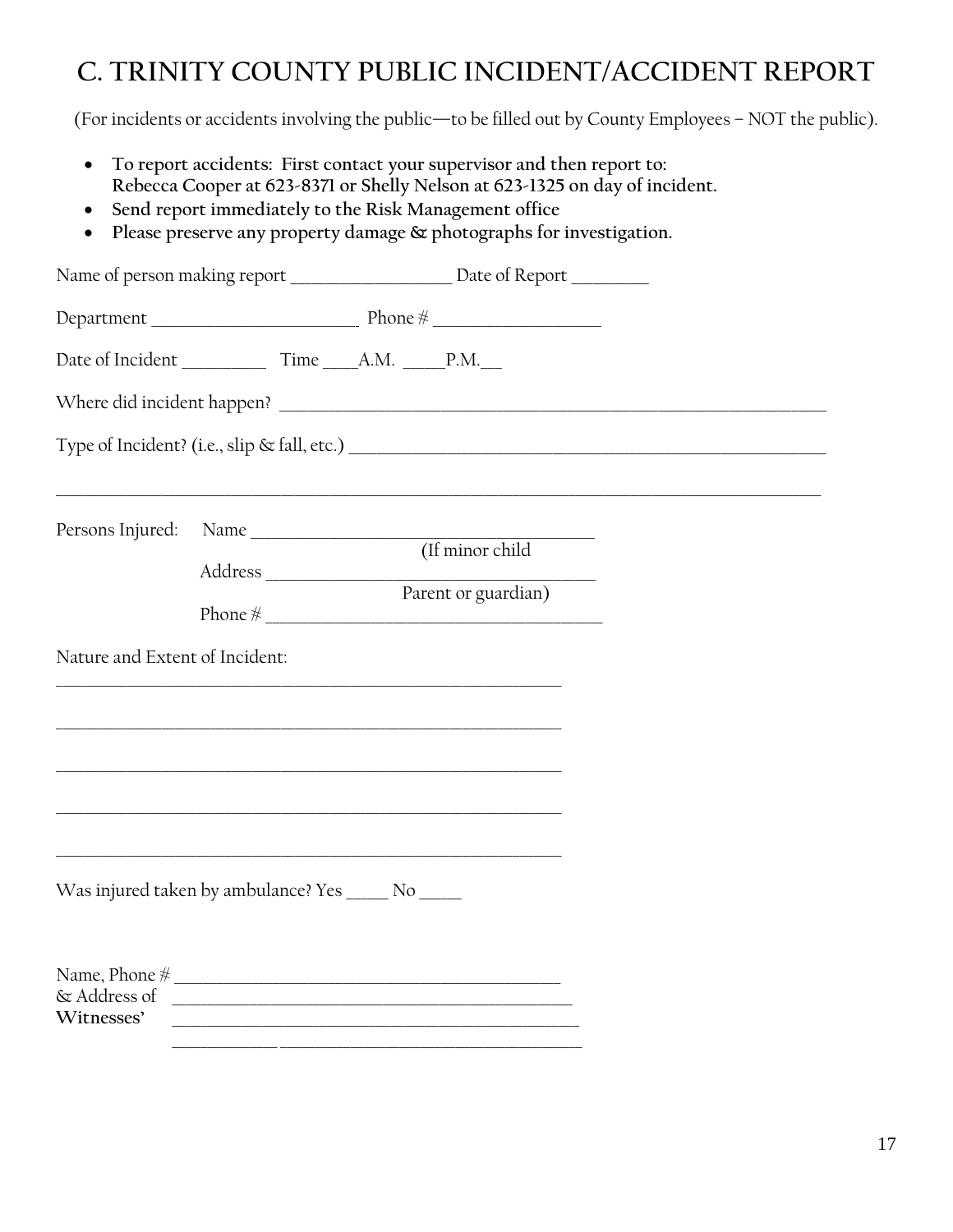$\overline{\phantom{0}}$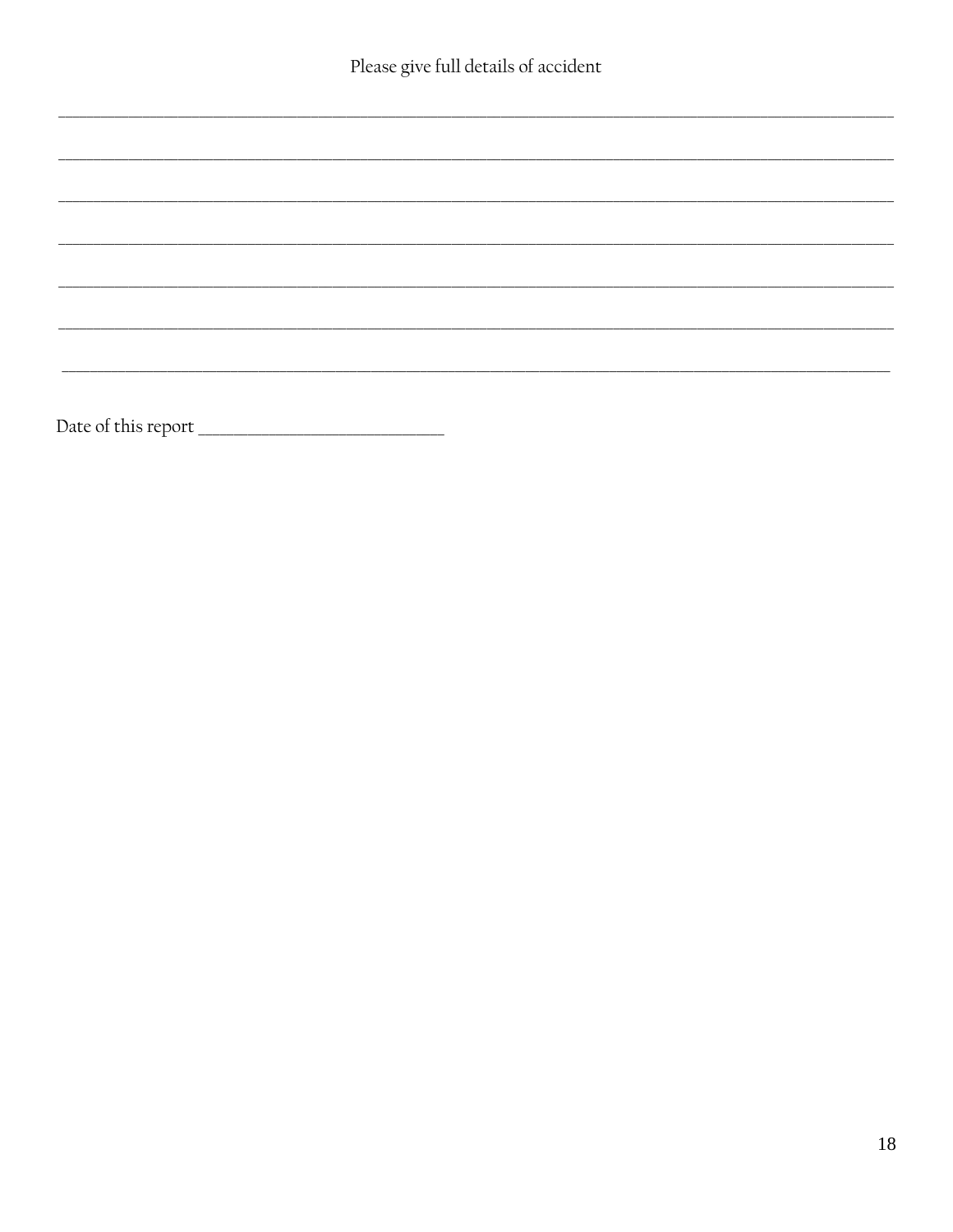### **D. TRINITY COUNTY - SUPERVISOR'S REPORT OF EMPLOYEE INJURY**

This form should be completed by supervisory/management staff to report all incidents, injuries, or illnesses sustained by agency staff. This form should also be completed to document any "near miss" situations. After completing this form, it should be attached to the "Incident /Hazard Report Form and sent to the Risk Management and Loss Prevention Department.

| Name of injured:                                                               |                    |                            |
|--------------------------------------------------------------------------------|--------------------|----------------------------|
| Date of Birth:                                                                 | Job Title:         |                            |
| Date of Injury:                                                                | Time:<br>AM        | <b>PM</b>                  |
| Date Reported:                                                                 | Time:<br>AM        | <b>PM</b>                  |
| Accident Location:                                                             |                    |                            |
| What was the Nature of Injury (Describe in Detail):                            |                    |                            |
| Did employee go to the Doctor/Hospital?                                        | <b>YES</b><br>NO   | If Yes, Please List below  |
| Name of Medical Facility:                                                      |                    |                            |
| Address of Medical Facility:                                                   |                    |                            |
| Did Injured Leave Work?                                                        | Date:              | AM PM<br>Time:             |
| Did Injured Return to Work?                                                    | Date:              | AM PM<br>Time:             |
| Describe How Accident Occurred? What was the Employee doing Prior to event?    |                    |                            |
| Names of Witnesses? (if any):                                                  |                    |                            |
| Recommended preventative action to take in the future to prevent reoccurrence? |                    |                            |
| Supervisor's Signature:                                                        |                    | Date:                      |
| Employer:                                                                      |                    |                            |
| DWC-1 Claim Form Provided?                                                     | □ Yes<br>$\Box$ No | <b>I</b> Employee Declined |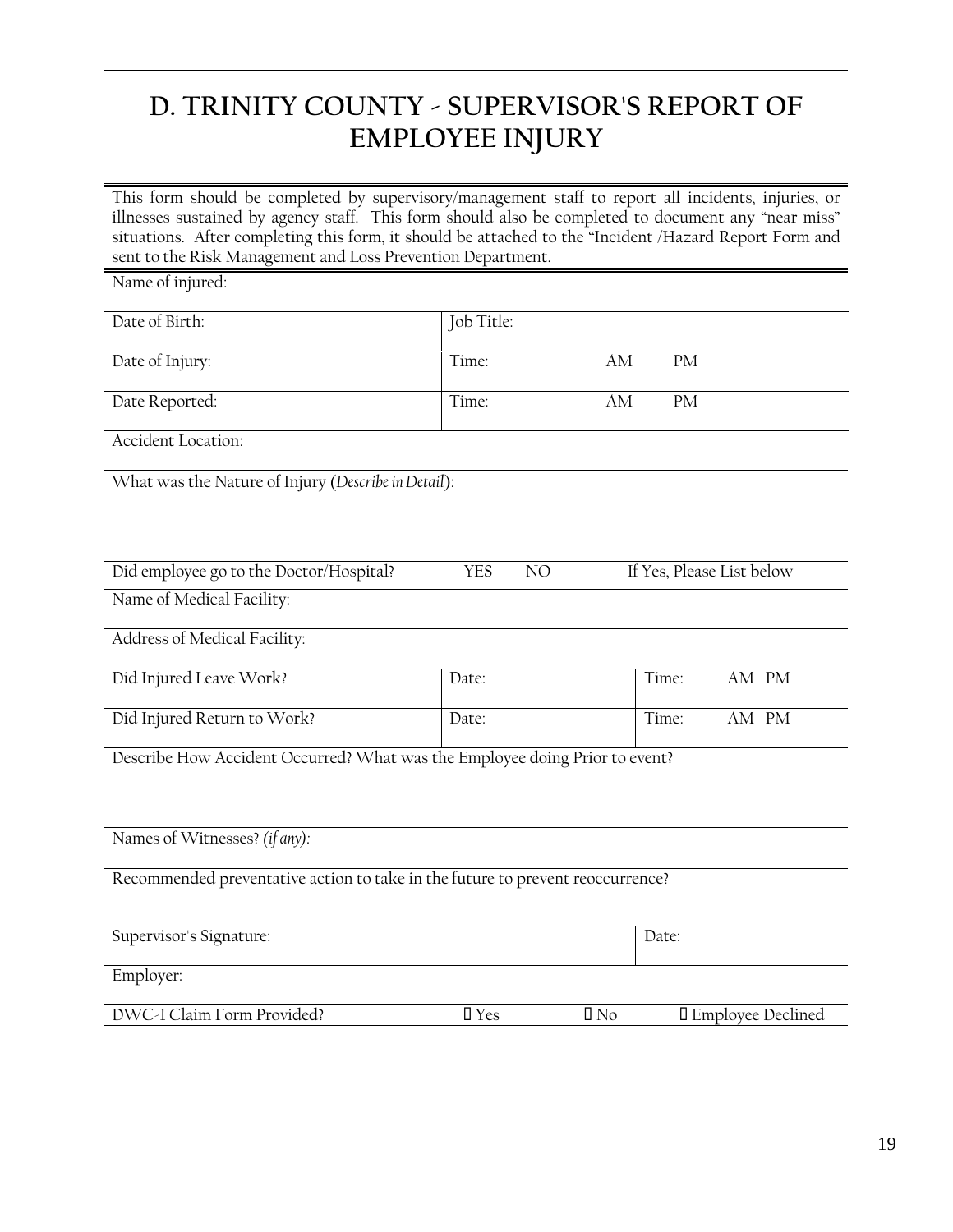# E. TRINITY COUNTY INSPECTION FORM - OFFICE

| Date     |  | County | <b>TRINITY</b> | Department |            |  |
|----------|--|--------|----------------|------------|------------|--|
| Location |  |        | Inspect<br>bv: |            | <b>DSR</b> |  |

| Item                                    | Description | <b>Corrective Action</b> | C.A.<br>Date |
|-----------------------------------------|-------------|--------------------------|--------------|
|                                         |             |                          |              |
| Emergency                               |             |                          |              |
| Communication                           |             |                          |              |
| (Postings,<br>evacuation maps,          |             |                          |              |
| SDS, etc.)                              |             |                          |              |
| Housekeeping                            |             |                          |              |
| (Clutter,                               |             |                          |              |
| cleanliness, storage,                   |             |                          |              |
| not blocking exits,                     |             |                          |              |
| etc.)                                   |             |                          |              |
| Trip & Fall                             |             |                          |              |
| Hazards                                 |             |                          |              |
| (Carpets, rugs,                         |             |                          |              |
| steps and stairways,<br>cords, clutter, |             |                          |              |
| storage, etc.)                          |             |                          |              |
|                                         |             |                          |              |
| Electrical                              |             |                          |              |
| (Extension cords,                       |             |                          |              |
| receptacles, GFIs,                      |             |                          |              |
| breaker panels,                         |             |                          |              |
| exposed or frayed                       |             |                          |              |
| wiring, appliances,<br>$etc.$ )         |             |                          |              |
| Heating &                               |             |                          |              |
| Ventilation                             |             |                          |              |
| (Registers clean,                       |             |                          |              |
| filters, recirculation                  |             |                          |              |
| air, temperature,                       |             |                          |              |
| $etc.$ )                                |             |                          |              |
| Lighting                                |             |                          |              |
| (Indoor, parking                        |             |                          |              |
| lots, etc.)                             |             |                          |              |
|                                         |             |                          |              |
| Emergency<br>Exits                      |             |                          |              |
| (Egress, signage, are                   |             |                          |              |
| lighted signs                           |             |                          |              |
| illuminated,                            |             |                          |              |
| lighting, etc.)                         |             |                          |              |
| Janitor Closet                          |             |                          |              |
| Clutter, chemical                       |             |                          |              |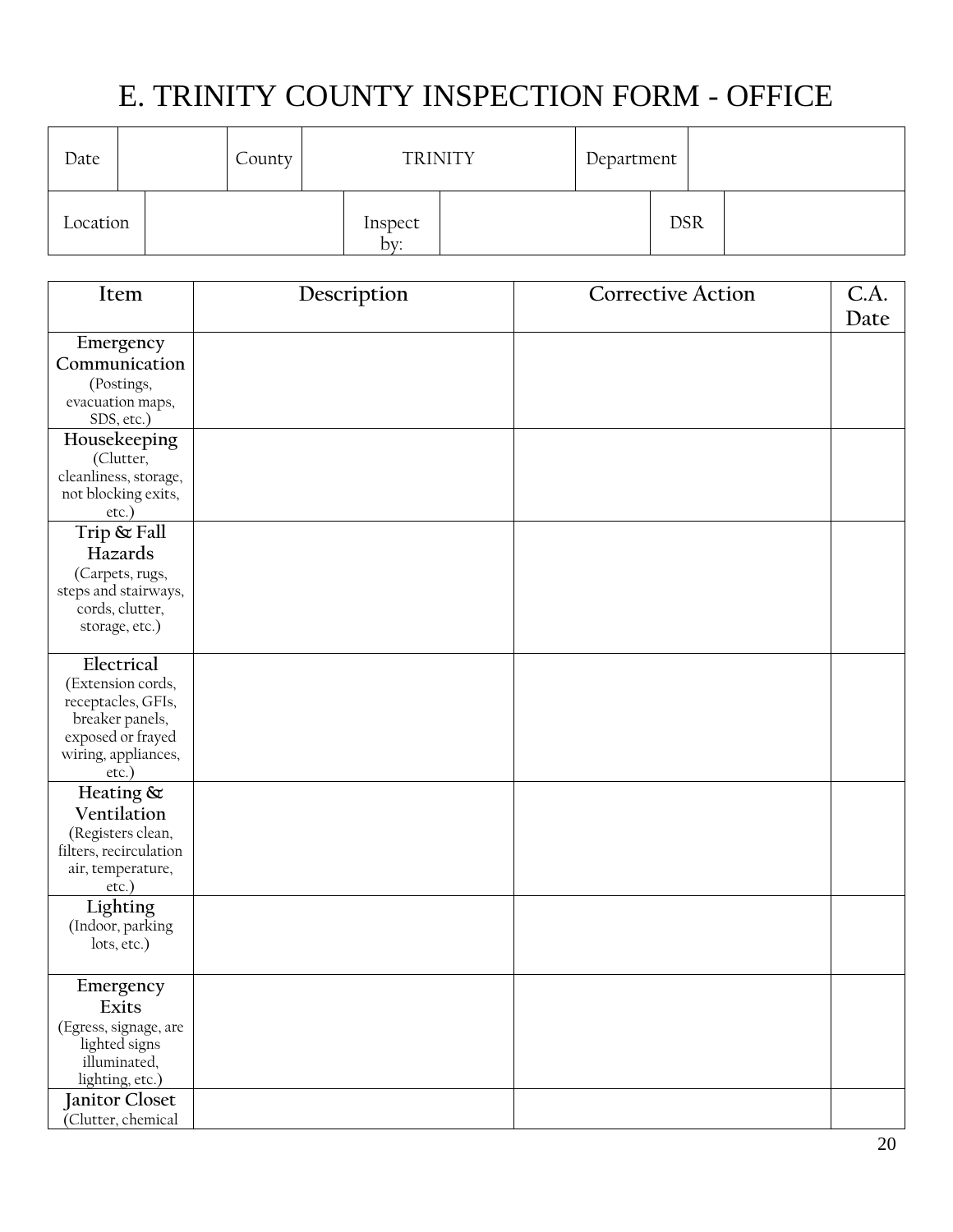| & flammable<br>storage, cleaning<br>products, eye wash<br>inspected monthly,<br>SDS binder present |  |  |
|----------------------------------------------------------------------------------------------------|--|--|
| Etc.)                                                                                              |  |  |
| Exterior<br>(Parking lots,<br>sidewalks,<br>walkways, etc.)                                        |  |  |
| Security<br>(Public access,<br>emergency<br>communication,<br>etc.)                                |  |  |
| <b>Rest Rooms</b>                                                                                  |  |  |
| Can an<br>employee locate<br>their IIPP?                                                           |  |  |
| First Aid Kit<br>Stocked - any<br>expirations?<br>Fire<br>Extinguishers<br>checked                 |  |  |
| Misc.                                                                                              |  |  |

General Comments:

| Inspected by:    |  |
|------------------|--|
| Signature        |  |
| Inspected by:    |  |
| Signature        |  |
| Dept Safety Rep. |  |
| Signature        |  |
| Department Head  |  |
| Signature        |  |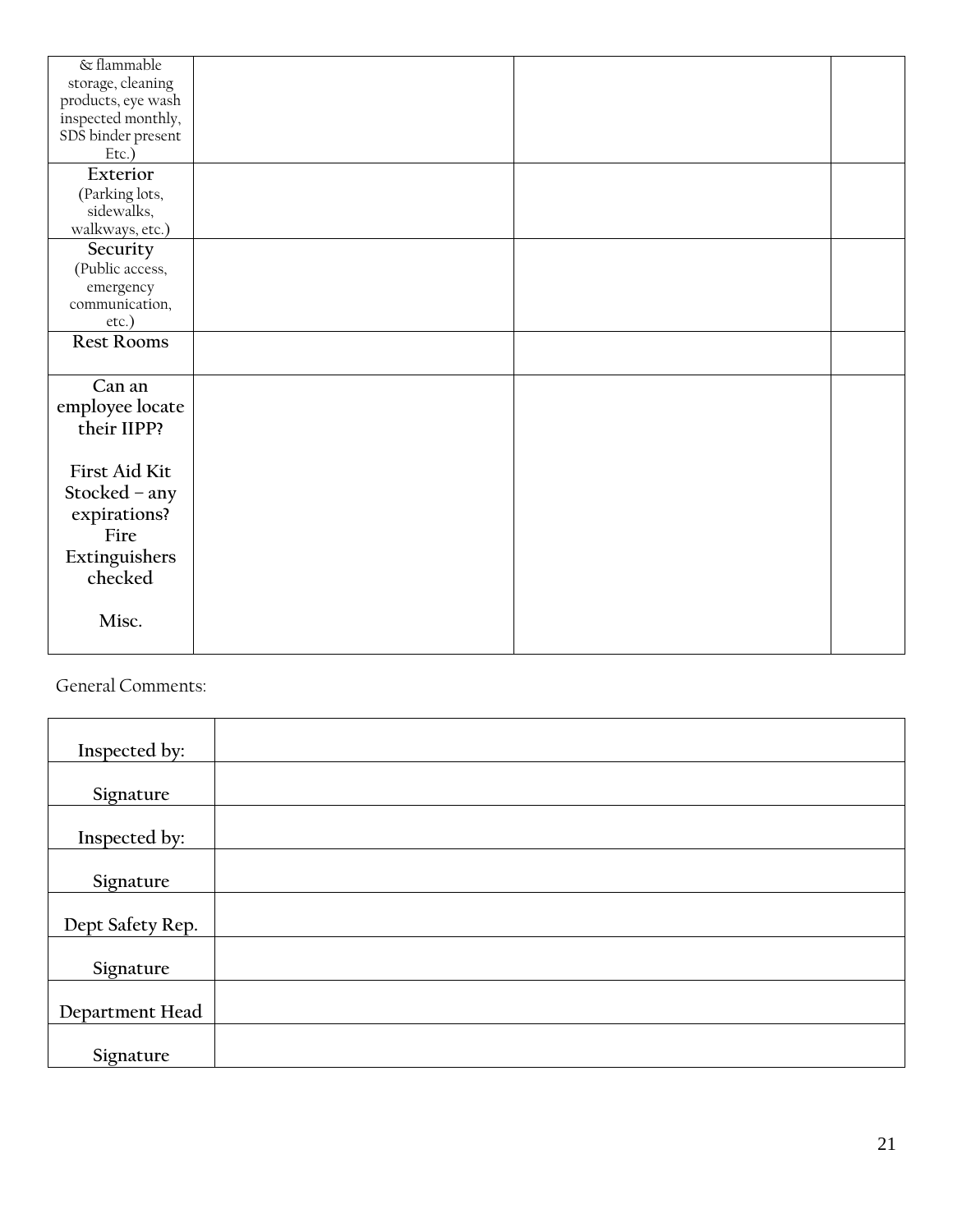# F. TRINITY COUNTY INSPECTION FORM – SHOP

| Date     |  | County   TRINITY |                | Department |            |  |
|----------|--|------------------|----------------|------------|------------|--|
| Location |  |                  | Inspect<br>bv: |            | <b>DSR</b> |  |

| Item                         | Description | Corrective action |
|------------------------------|-------------|-------------------|
| Emergency                    |             |                   |
| Communication                |             |                   |
| (Postings,                   |             |                   |
| evacuation maps,             |             |                   |
| SDS, etc.)                   |             |                   |
| Housekeeping                 |             |                   |
| (Clutter,                    |             |                   |
| cleanliness, storage,        |             |                   |
| not blocking exits,          |             |                   |
| etc.)                        |             |                   |
| Trip & Fall                  |             |                   |
| Hazards                      |             |                   |
| (Carpets, rugs,              |             |                   |
| steps and stairways,         |             |                   |
| cords, clutter,              |             |                   |
| storage, etc.)               |             |                   |
| Electrical                   |             |                   |
| (Extension cords,            |             |                   |
| receptacles, GFIs,           |             |                   |
| breaker panels,              |             |                   |
| exposed or frayed            |             |                   |
| wiring, appliances,<br>etc.) |             |                   |
|                              |             |                   |
| <b>Compressed Air</b>        |             |                   |
| Power & Hand                 |             |                   |
|                              |             |                   |
| tools                        |             |                   |
|                              |             |                   |
| Welding area /               |             |                   |
| equipment                    |             |                   |
|                              |             |                   |
| <b>Hydraulic Press</b>       |             |                   |
|                              |             |                   |
| Oil Room                     |             |                   |
|                              |             |                   |
| Jacks / Hoists /             |             |                   |
| Blocking                     |             |                   |
|                              |             |                   |
|                              |             |                   |
| Tire / Storage               |             |                   |
| Shed                         |             |                   |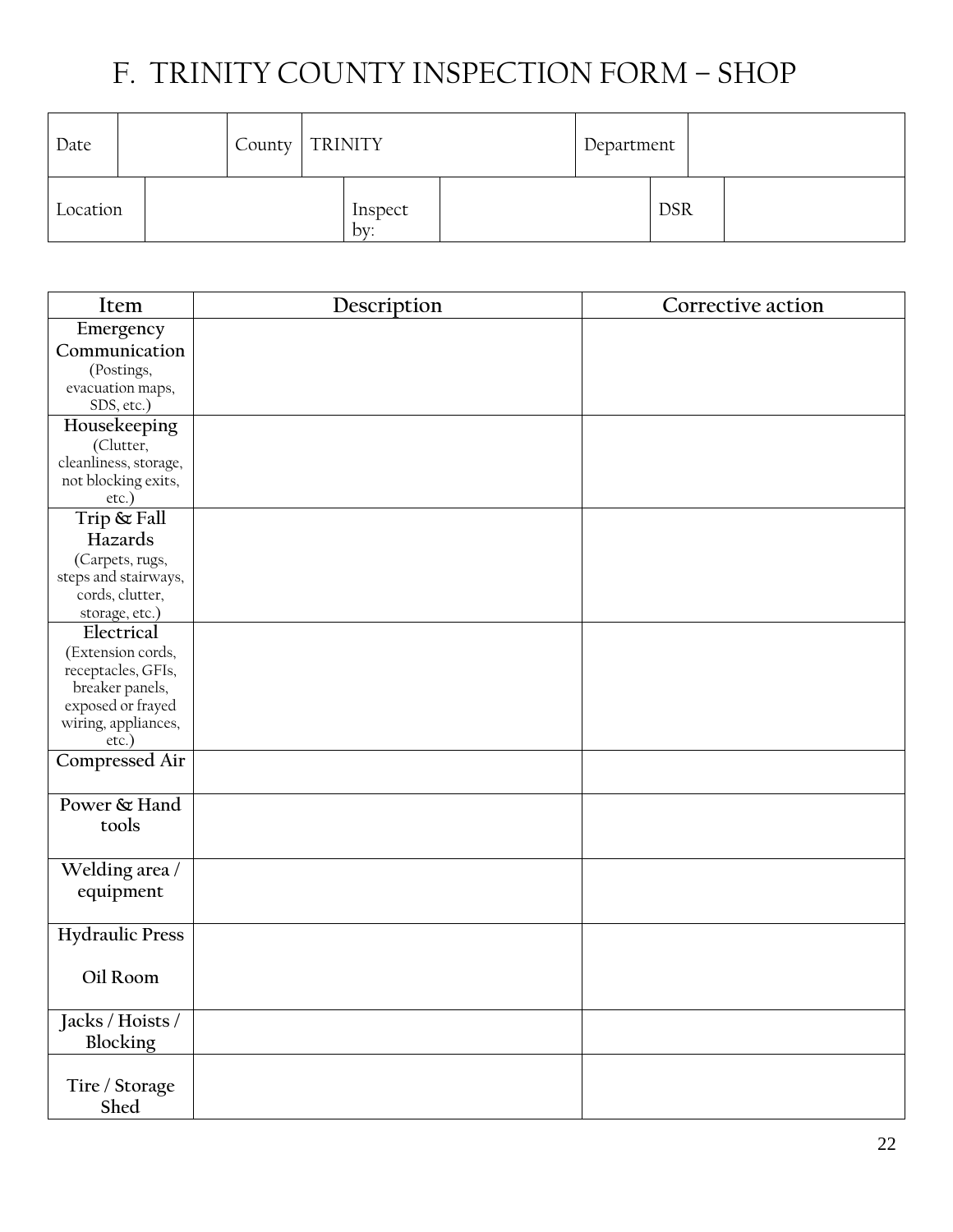| Flammable                    |  |
|------------------------------|--|
| Storage                      |  |
|                              |  |
| Steel / Cutting              |  |
| Edge storage                 |  |
|                              |  |
| Heating &                    |  |
| Ventilation                  |  |
| (Registers clean,            |  |
| filters, recirculation       |  |
| air, temperature,            |  |
| etc.)<br>Lighting            |  |
| (Indoor, parking             |  |
| lots, etc.)                  |  |
|                              |  |
| Shop Exterior                |  |
| (Parking lots,<br>sidewalks, |  |
| walkways, etc.)              |  |
| <b>Rest Rooms</b>            |  |
|                              |  |
| Eye wash                     |  |
| station                      |  |
|                              |  |
| Yard                         |  |
|                              |  |
| First Aid Kit                |  |
|                              |  |
| Fire                         |  |
| Extinguishers:               |  |
|                              |  |
| IIPP & Code of               |  |
| <b>Safe Practices:</b>       |  |
|                              |  |
| SDS:                         |  |
| Misc.:                       |  |
|                              |  |
|                              |  |

General Comments:

| Inspected by: |  |
|---------------|--|
| Signature     |  |
| Inspected by: |  |
| Signature     |  |
|               |  |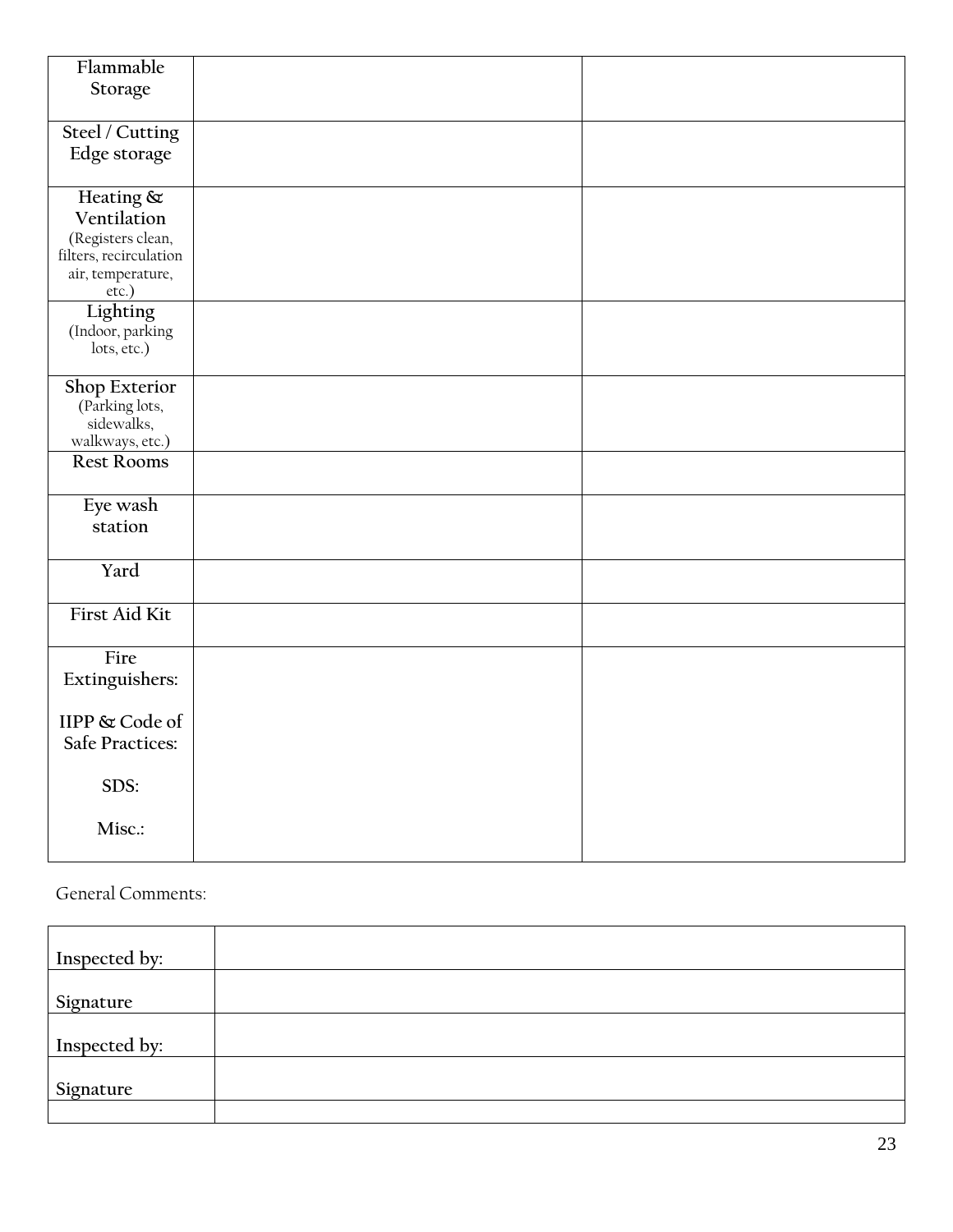| Dept Safety Rep. |  |
|------------------|--|
|                  |  |
| Signature        |  |
|                  |  |
| Department Head  |  |
|                  |  |
| Signature        |  |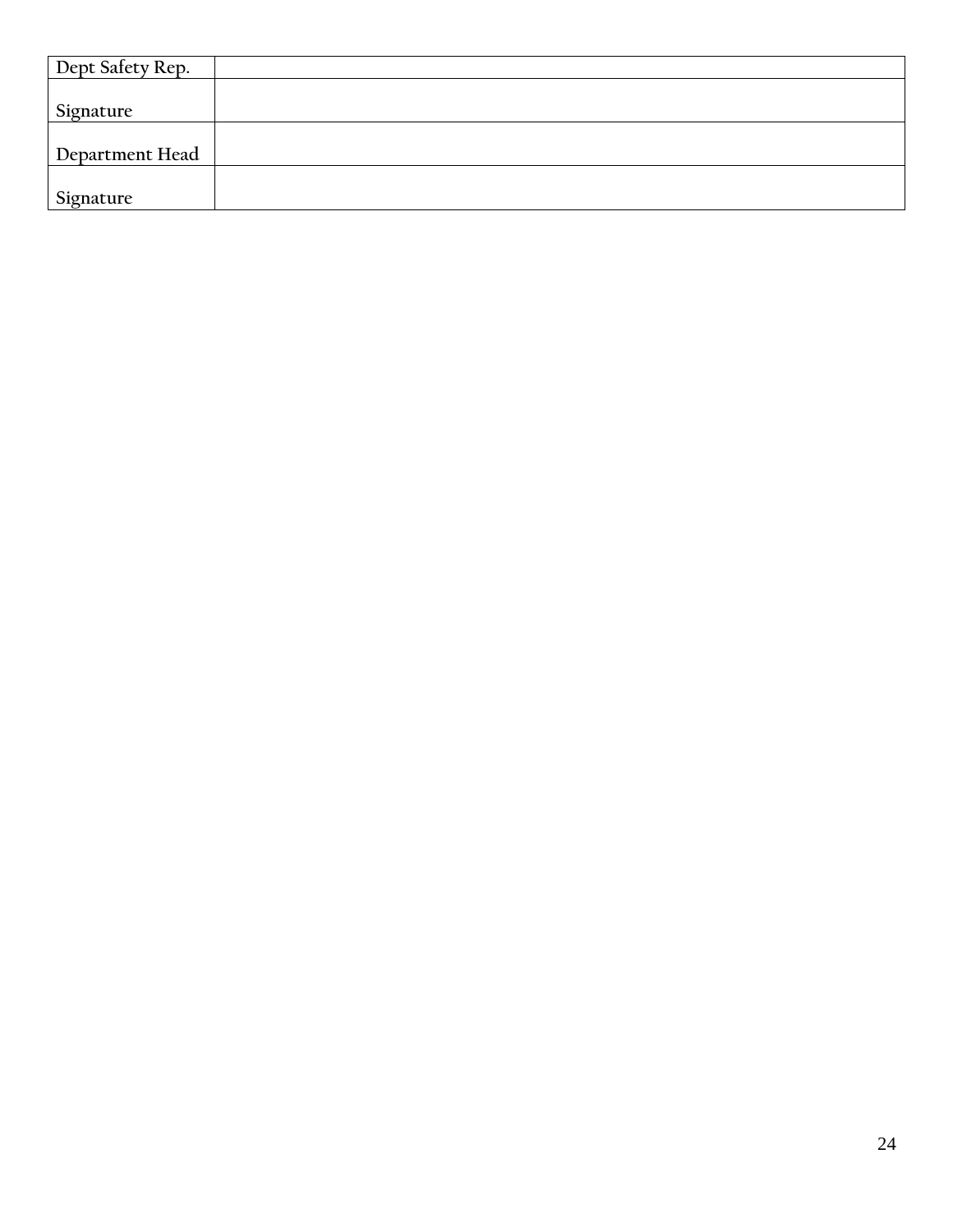## G. TRINITY COUNTY SAFETY MEETING RECORD

| Department                                             | Date     |  |  |
|--------------------------------------------------------|----------|--|--|
| Conducted by                                           | Location |  |  |
| Safety meeting topics (in order of priority):          |          |  |  |
| Injuries since last meeting<br>$\mathbf{1}$            |          |  |  |
| Property Damage since last meeting<br>2.               |          |  |  |
| 3. Near-Misses since last meeting                      |          |  |  |
| Identified hazards<br>4 <sub>1</sub>                   |          |  |  |
| What will we be doing until next safety meeting?<br>5. |          |  |  |
| 6. Relevant topic other than above?                    |          |  |  |
| Safety topic(s) discussed:                             |          |  |  |
|                                                        |          |  |  |
|                                                        |          |  |  |
|                                                        |          |  |  |
|                                                        |          |  |  |
|                                                        |          |  |  |
|                                                        |          |  |  |
| Action(s) needed to address safety topics discussed:   |          |  |  |
|                                                        |          |  |  |
|                                                        |          |  |  |

Comments: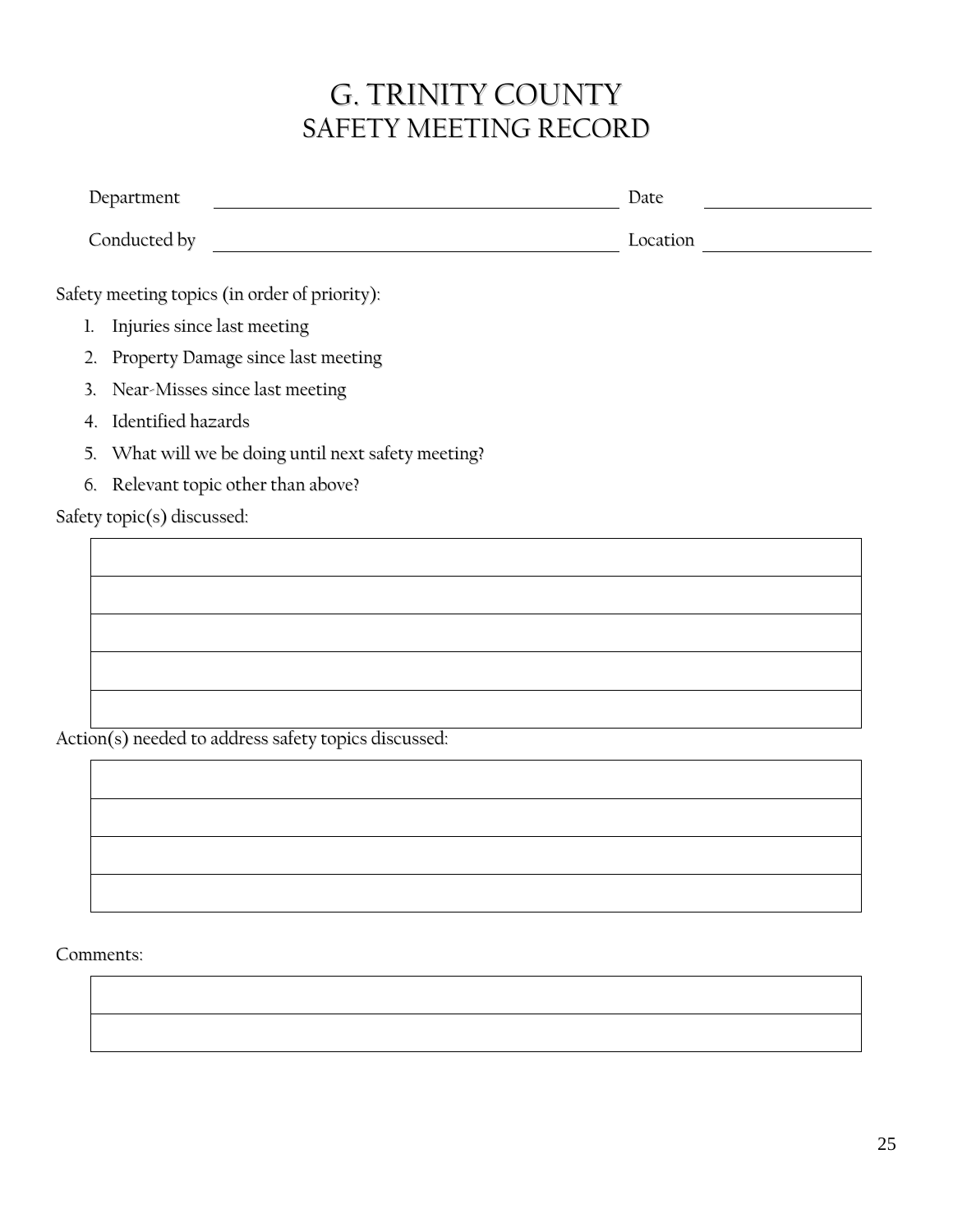### Employees Present:

| Print Name             | Signature |
|------------------------|-----------|
| $1\!\!$                |           |
| $\overline{2}$         |           |
| $\overline{3}$ .       |           |
| $\overline{4}$         |           |
| 5,                     |           |
| 6.                     |           |
| $\overline{7}$ .       |           |
| 8,                     |           |
| 9.                     |           |
| 10.                    |           |
| $\overline{\text{ll}}$ |           |
| 12.                    |           |
| 13.                    |           |
| 14.                    |           |
| 15.                    |           |
| 16.                    |           |
| $17.$                  |           |
| $18. \,$               |           |
| 19.                    |           |
| 20.                    |           |

If more space is needed attach additional sign in sheet.

Forward Original to: Risk Management

Retain a Copy for department training records.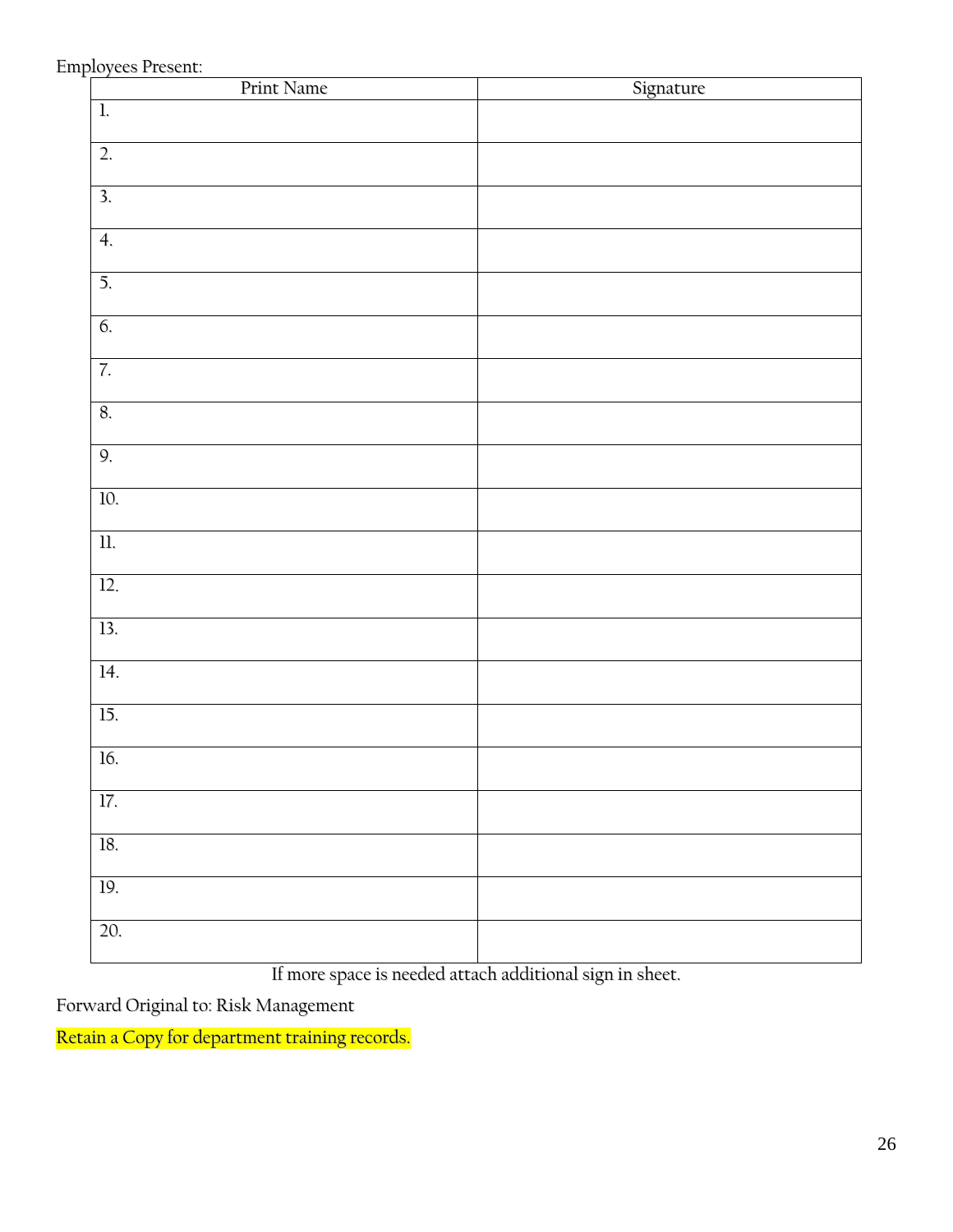### **TRINITY COUNTY CLAIM FORM**

**Phone: 530-623-1325 email: [bcooper@trinitycounty.org](mailto:bcooper@trinitycounty.org) Fax: 530-623-4222**

| <b>Name of Person Making</b>                  | Name and the same state of the same state of the same state of the same state of the same state of the same state of the same state of the same state of the same state of the same state of the same state of the same state |        |                            |          |                                                                                                                                                                                                                                                                                                                                                                                                                      |           |  |  |
|-----------------------------------------------|-------------------------------------------------------------------------------------------------------------------------------------------------------------------------------------------------------------------------------|--------|----------------------------|----------|----------------------------------------------------------------------------------------------------------------------------------------------------------------------------------------------------------------------------------------------------------------------------------------------------------------------------------------------------------------------------------------------------------------------|-----------|--|--|
| <b>Making Report</b>                          |                                                                                                                                                                                                                               |        |                            |          | Home                                                                                                                                                                                                                                                                                                                                                                                                                 |           |  |  |
|                                               | (Street $& No.$ )                                                                                                                                                                                                             |        | (City or Town)             | (State)  |                                                                                                                                                                                                                                                                                                                                                                                                                      | Phone No. |  |  |
|                                               |                                                                                                                                                                                                                               |        |                            |          | Business                                                                                                                                                                                                                                                                                                                                                                                                             |           |  |  |
|                                               | Business Address<br>(Street & No.)                                                                                                                                                                                            |        | (City or Town)             | (State)  |                                                                                                                                                                                                                                                                                                                                                                                                                      | Phone No. |  |  |
|                                               |                                                                                                                                                                                                                               |        |                            | Time of  |                                                                                                                                                                                                                                                                                                                                                                                                                      |           |  |  |
| Time, Type and Place<br>of Accident           | Date of Incident/Accident                                                                                                                                                                                                     |        |                            | Incident | A.M.                                                                                                                                                                                                                                                                                                                                                                                                                 | P.M.      |  |  |
|                                               | Where did incident/accident happen                                                                                                                                                                                            |        |                            |          |                                                                                                                                                                                                                                                                                                                                                                                                                      |           |  |  |
|                                               |                                                                                                                                                                                                                               |        |                            |          |                                                                                                                                                                                                                                                                                                                                                                                                                      |           |  |  |
|                                               | Type of incident/accident (i.e., slip & fall, vehicles, etc.)                                                                                                                                                                 |        |                            |          |                                                                                                                                                                                                                                                                                                                                                                                                                      |           |  |  |
|                                               |                                                                                                                                                                                                                               |        |                            |          |                                                                                                                                                                                                                                                                                                                                                                                                                      |           |  |  |
| <b>County Driver and</b><br><b>Automobile</b> | Department                                                                                                                                                                                                                    |        |                            |          |                                                                                                                                                                                                                                                                                                                                                                                                                      |           |  |  |
| (If Applicable)                               |                                                                                                                                                                                                                               |        | Type of                    |          | License                                                                                                                                                                                                                                                                                                                                                                                                              |           |  |  |
|                                               | Name of Driver                                                                                                                                                                                                                |        |                            |          | $Age \_$                                                                                                                                                                                                                                                                                                                                                                                                             |           |  |  |
|                                               | Address of Driver                                                                                                                                                                                                             |        |                            |          |                                                                                                                                                                                                                                                                                                                                                                                                                      | Phone No. |  |  |
| <b>Persons Injured</b>                        | Name                                                                                                                                                                                                                          |        | Addresses                  |          | Ph me No.                                                                                                                                                                                                                                                                                                                                                                                                            |           |  |  |
|                                               |                                                                                                                                                                                                                               |        |                            |          |                                                                                                                                                                                                                                                                                                                                                                                                                      |           |  |  |
|                                               | 2.                                                                                                                                                                                                                            |        |                            |          |                                                                                                                                                                                                                                                                                                                                                                                                                      |           |  |  |
|                                               | $\overline{\mathbf{3}}$ .                                                                                                                                                                                                     |        |                            |          |                                                                                                                                                                                                                                                                                                                                                                                                                      |           |  |  |
|                                               | Nature and extent of injuries                                                                                                                                                                                                 |        |                            |          |                                                                                                                                                                                                                                                                                                                                                                                                                      |           |  |  |
|                                               |                                                                                                                                                                                                                               |        |                            |          |                                                                                                                                                                                                                                                                                                                                                                                                                      |           |  |  |
|                                               | If medical aid was rendered, give name of doctor                                                                                                                                                                              |        |                            |          |                                                                                                                                                                                                                                                                                                                                                                                                                      |           |  |  |
|                                               | Where was injured taken                                                                                                                                                                                                       |        |                            |          |                                                                                                                                                                                                                                                                                                                                                                                                                      |           |  |  |
|                                               |                                                                                                                                                                                                                               | (City) |                            |          |                                                                                                                                                                                                                                                                                                                                                                                                                      |           |  |  |
| Other Driver/<br><b>Damage to Property</b>    | Kind of property and extent of damage                                                                                                                                                                                         |        |                            |          | Estimate of<br>Damage                                                                                                                                                                                                                                                                                                                                                                                                | \$        |  |  |
| of Others                                     | If automobile, make of car                                                                                                                                                                                                    |        | Year/Model                 |          | $\frac{1}{\sqrt{1-\frac{1}{2}}\sqrt{1-\frac{1}{2}}\sqrt{1-\frac{1}{2}}\sqrt{1-\frac{1}{2}}\sqrt{1-\frac{1}{2}}\sqrt{1-\frac{1}{2}}\sqrt{1-\frac{1}{2}}\sqrt{1-\frac{1}{2}}\sqrt{1-\frac{1}{2}}\sqrt{1-\frac{1}{2}}\sqrt{1-\frac{1}{2}}\sqrt{1-\frac{1}{2}}\sqrt{1-\frac{1}{2}}\sqrt{1-\frac{1}{2}}\sqrt{1-\frac{1}{2}}\sqrt{1-\frac{1}{2}}\sqrt{1-\frac{1}{2}}\sqrt{1-\frac{1}{2}}\sqrt{1-\frac{1}{2}}\sqrt{1-\frac$ |           |  |  |
|                                               | Driver's Lic. #                                                                                                                                                                                                               |        |                            |          |                                                                                                                                                                                                                                                                                                                                                                                                                      |           |  |  |
|                                               | Name of Driver/Owner                                                                                                                                                                                                          |        | Address                    |          | <u>and the contract of the contract of the contract of the contract of the contract of the contract of the contract of the contract of the contract of the contract of the contract of the contract of the contract of the contr</u>                                                                                                                                                                                 |           |  |  |
|                                               |                                                                                                                                                                                                                               |        | Where can property be seen |          |                                                                                                                                                                                                                                                                                                                                                                                                                      |           |  |  |
| Damage to your<br>automobile                  | Extent of damage to your automobile. (Please give full details)                                                                                                                                                               |        |                            |          |                                                                                                                                                                                                                                                                                                                                                                                                                      |           |  |  |

#### **GIVE DETAILS AS FULLY AS POSSIBLE BUT DO NOT DELAY REPORT**